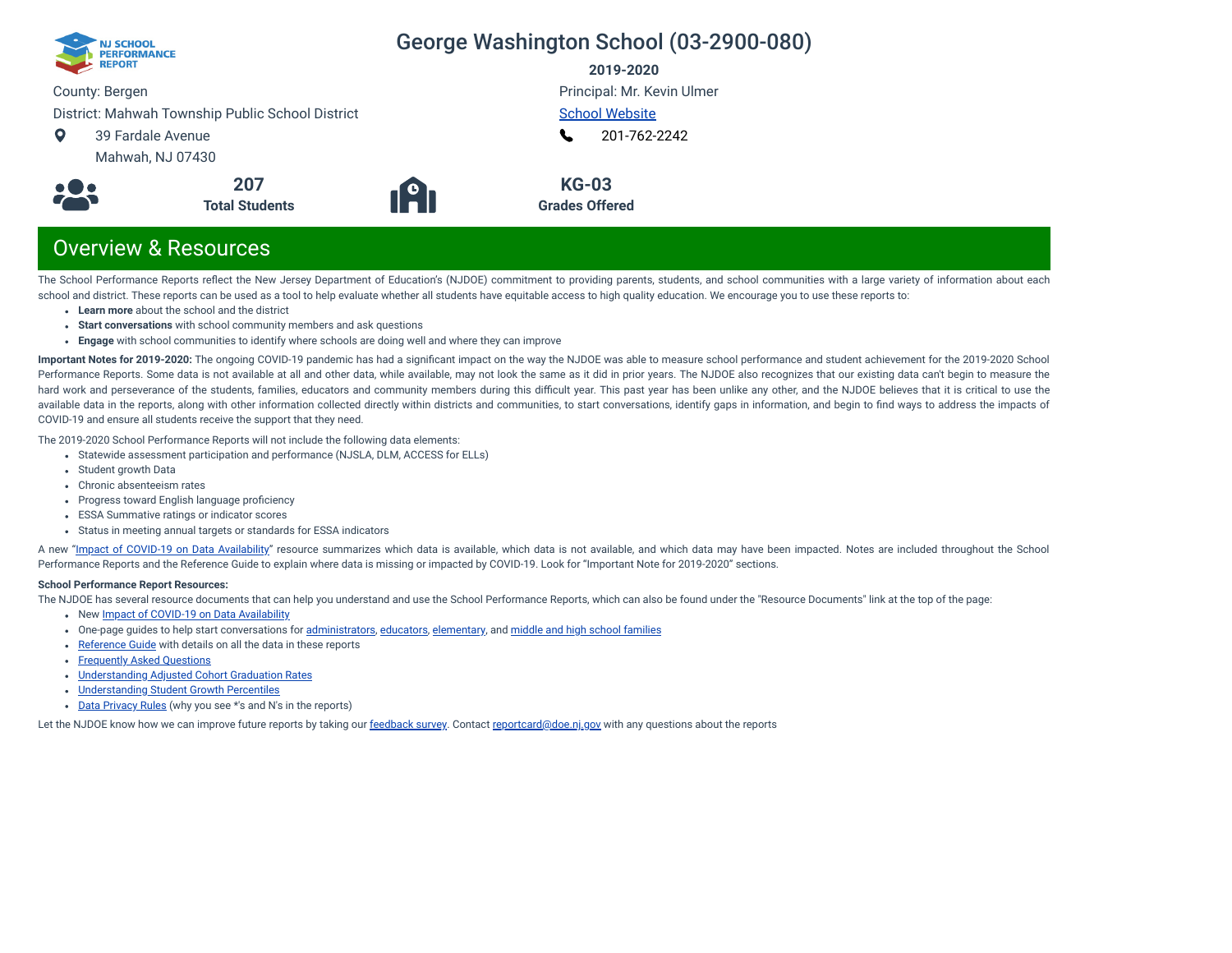

(03-2900-080) 2019-2020

#### **Report Key:**

**\*** Data is not displayed in order to protect student privacy **\*\*** Accountability calculations require 20 or more students

**N** No Data is available to display

**†** This indicates a table specific note,see note below table

# Overview & Resources

# **School Contact Information**

This table contains contact information including principal name, address, phone number, email address, and social media information, if provided.

| <b>Type</b>           | <b>Contact Information</b>             |
|-----------------------|----------------------------------------|
| County                | Bergen                                 |
| <b>District</b>       | Mahwah Township Public School District |
| <b>Principal Name</b> | Mr. Kevin Ulmer                        |
| Address               | 39 Fardale Avenue, Mahwah, NJ 07430    |
| <b>Phone Number</b>   | 201-762-2242                           |
| <b>Email Address</b>  | kulmer@mahwah.k12.nj.us                |
| Website               | https://www.mahwah.k12.nj.us/Domain/12 |
| Twitter               | https://twitter.com/MahwahGW           |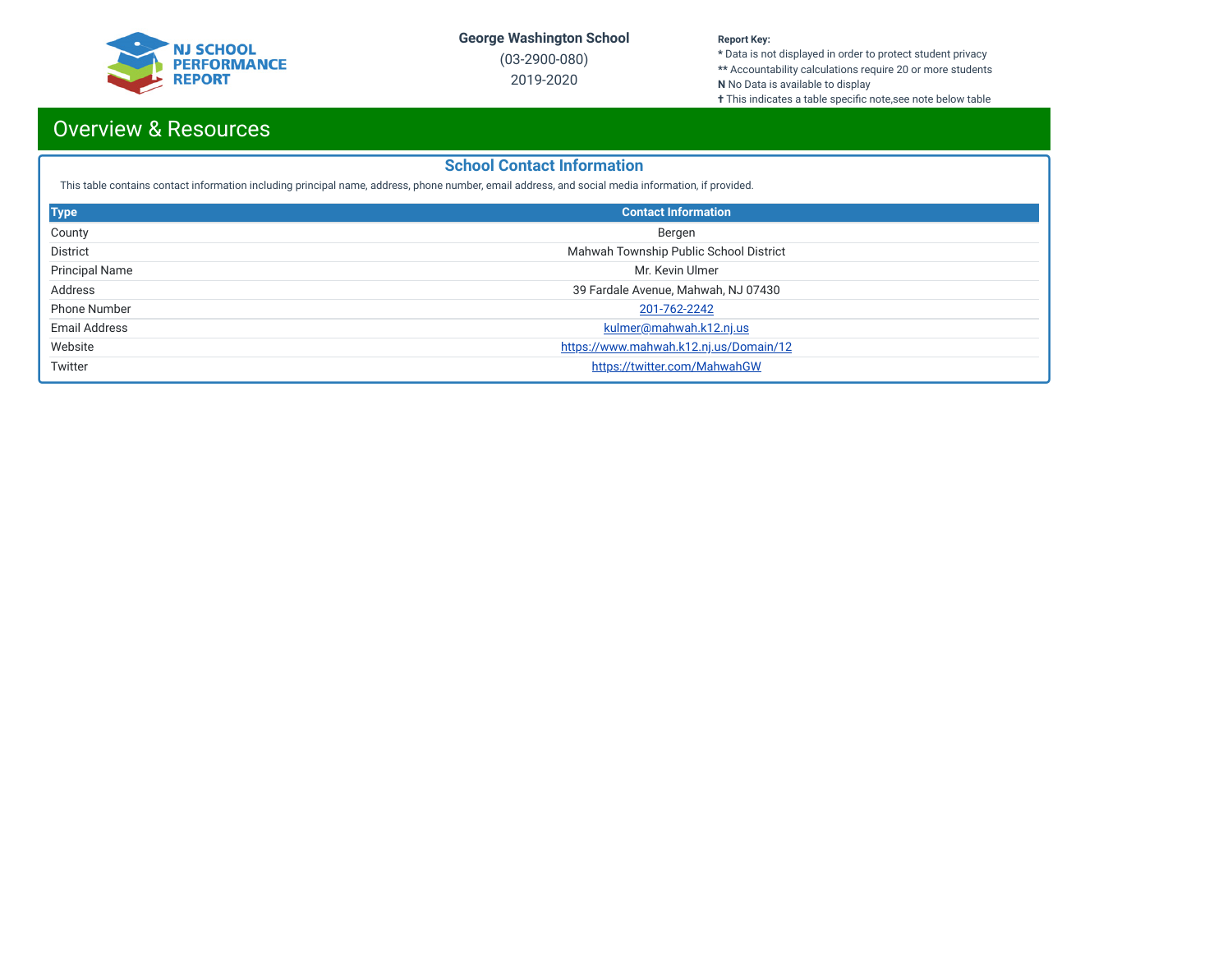

(03-2900-080) 2019-2020

#### **Report Key:**

**\*** Data is not displayed in order to protect student privacy **\*\*** Accountability calculations require 20 or more students

- **N** No Data is available to display
- **†** This indicates a table specific note,see note below table

# **Demographics**

Enrollment data reflects enrollment reported at the end of the school year and only includes students attending the school. Students that attend programs at other schools or outside of the district are not included in enrollment counts and percentages.

### **Enrollment Trends by Grade**

This table shows the number of students enrolled by grade for the past three school years. Any students enrolled outside of the grades offered will be included in the total enrollment.

| <b>Grade</b> | $2017 - 18$ | $2018 - 19$ | 2019-20 |
|--------------|-------------|-------------|---------|
| ΚG           | 44          | 41          | 53      |
| 1            | 52          | 47          | 50      |
| 2            | 49          | 54          | 48      |
| 3            | 47          | 47          | 56      |
| Total        | 192         | 189         | 207     |

# **Enrollment Trends by Student Group**

This table shows the percentage of students by student group for the past three school years. Note that 2019-20 is the first year that data was collected for non-binary/undesignated gender and, as a result, the 2019-20 data may not be a true representation of the student population. Additionally, to protect student privacy, gender percentages for 2019-20 are rounded to the nearest 0.5.

| <b>Student Group</b>                       | 2017-18 | 2018-19 | 2019-20 |
|--------------------------------------------|---------|---------|---------|
| Female                                     | 50.5%   | 55.0%   | 54.0%   |
| Male                                       | 49.5%   | 45.0%   | 46.0%   |
| Non-Binary/Undesignated Gender             |         |         | 1%      |
| <b>Economically Disadvantaged Students</b> | 9.9%    | 6.3%    | 5.3%    |
| <b>Students with Disabilities</b>          | 27.6%   | 23.8%   | 22.7%   |
| <b>English Learners</b>                    | 5.2%    | 2.6%    | 1.9%    |
| <b>Homeless Students</b>                   | 0.0%    | 0.0%    | 0.0%    |
| Students in Foster Care                    | 0.0%    | 0.0%    | 0.0%    |
| Military-Connected Students                | 0.5%    | 0.0%    | 0.5%    |
| <b>Migrant Students</b>                    | 0.0%    | 0.0%    | 0.0%    |

# **Enrollment by Racial and Ethnic Group**

This table shows the percentage of students by racial and ethnic group for the past three school years.

| <b>Racial And Ethnic Group</b>      | 2017-18 | 2018-19 | 2019-20 |
|-------------------------------------|---------|---------|---------|
| White                               | 69.8%   | 71.4%   | 70.0%   |
| Hispanic                            | 11.5%   | 8.5%    | 8.7%    |
| Black or African American           | 1.0%    | 0.5%    | 1.4%    |
| Asian                               | 10.9%   | 11.6%   | 11.1%   |
| Native Hawaiian or Pacific Islander | 0.0%    | 0.0%    | 0.0%    |
| American Indian or Alaska Native    | 0.0%    | 0.0%    | 0.0%    |
| Two Or More Races                   | 6.8%    | 7.9%    | 8.7%    |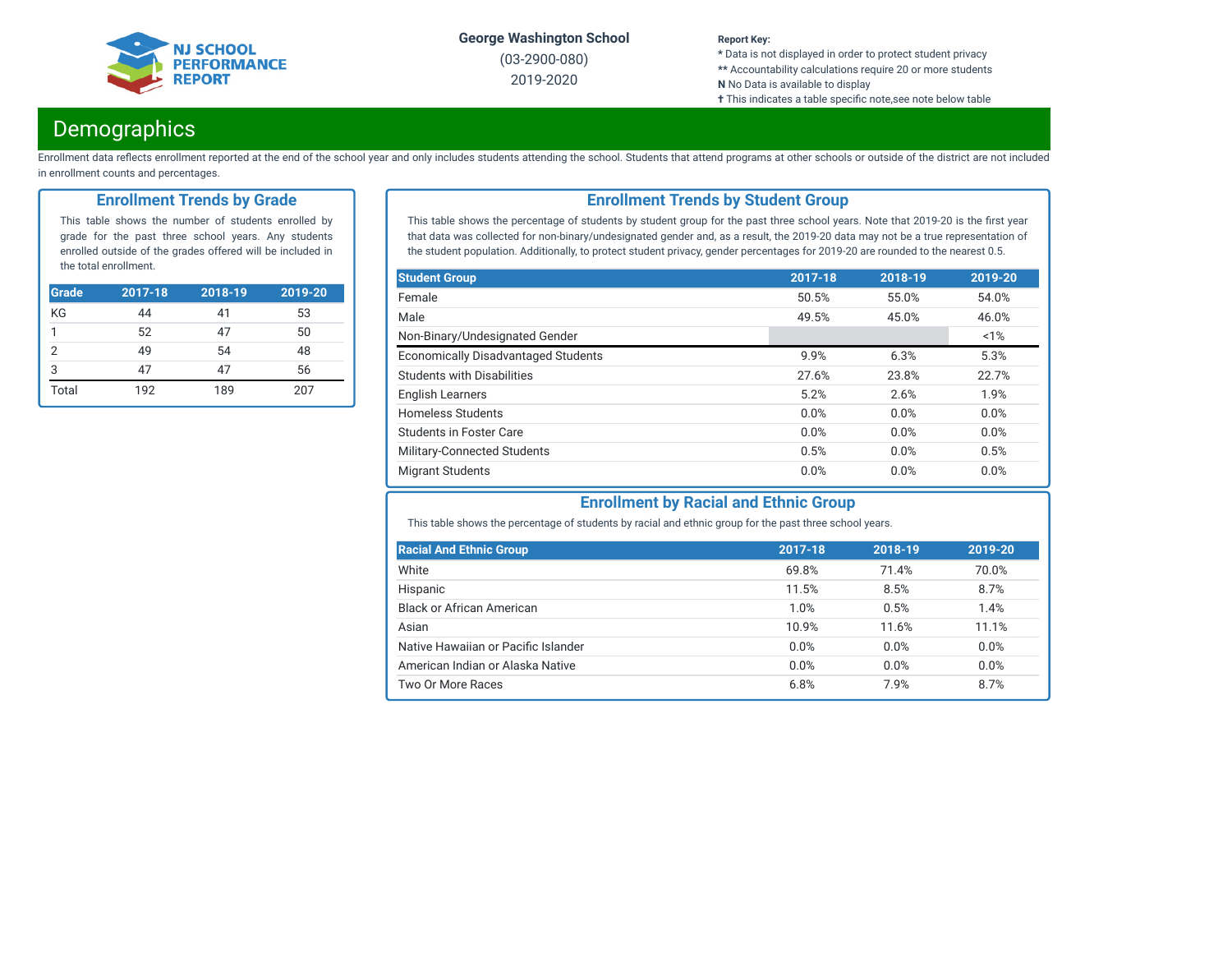

(03-2900-080) 2019-2020

#### **Report Key:**

**\*** Data is not displayed in order to protect student privacy **\*\*** Accountability calculations require 20 or more students

**N** No Data is available to display

**†** This indicates a table specific note,see note below table

# Demographics

Enrollment data reflects enrollment reported at the end of the school year and only includes students attending the school. Students that attend programs at other schools or outside of the district are not included in enrollment counts and percentages.

| <b>Enrollment Trends by Full/Half Day PK and KG</b><br>This table shows number of students in full day and half day Pre-Kindergarten (PK) and Kindergarten (KG) for the past three school years. |  |  |  |  |  |  |
|--------------------------------------------------------------------------------------------------------------------------------------------------------------------------------------------------|--|--|--|--|--|--|
| <b>Grade</b><br>2017-18<br>2018-19<br>2019-20                                                                                                                                                    |  |  |  |  |  |  |
| KG - Half Day                                                                                                                                                                                    |  |  |  |  |  |  |
| 53<br>KG - Full Day<br>44                                                                                                                                                                        |  |  |  |  |  |  |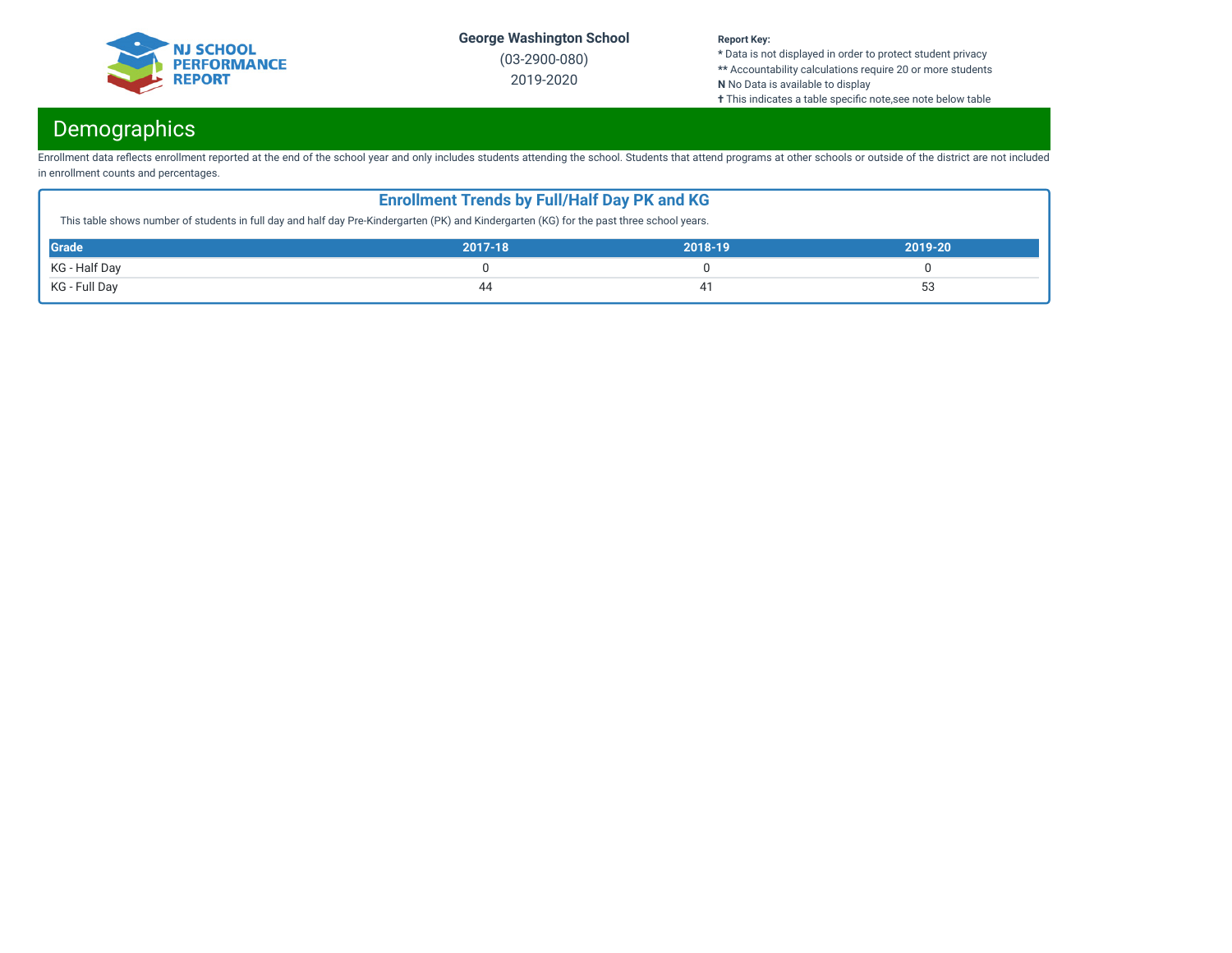

(03-2900-080) 2019-2020

#### **Report Key:**

**\*** Data is not displayed in order to protect student privacy **\*\*** Accountability calculations require 20 or more students **N** No Data is available to display

**†** This indicates a table specific note,see note below table

# Demographics

Enrollment data reflects enrollment reported at the end of the school year and only includes students attending the school. Students that attend programs at other schools or outside of the district are not included in enrollment counts and percentages.

# **Enrollment by Home Language**This chart shows the percentage of students by primary home language. Only the top 5 languages with at least 1% of students are shown, and students with other home languages are included in the Other Languages total. To see this data in a table, click the Table View option below the chart. 100 92.8% 90 80 70 60 50 40  $30<sup>°</sup>$ 20  $10$ 2.9% 1.9% 1.0% 1.4%  $\theta$ English Russian Spanish Other Korean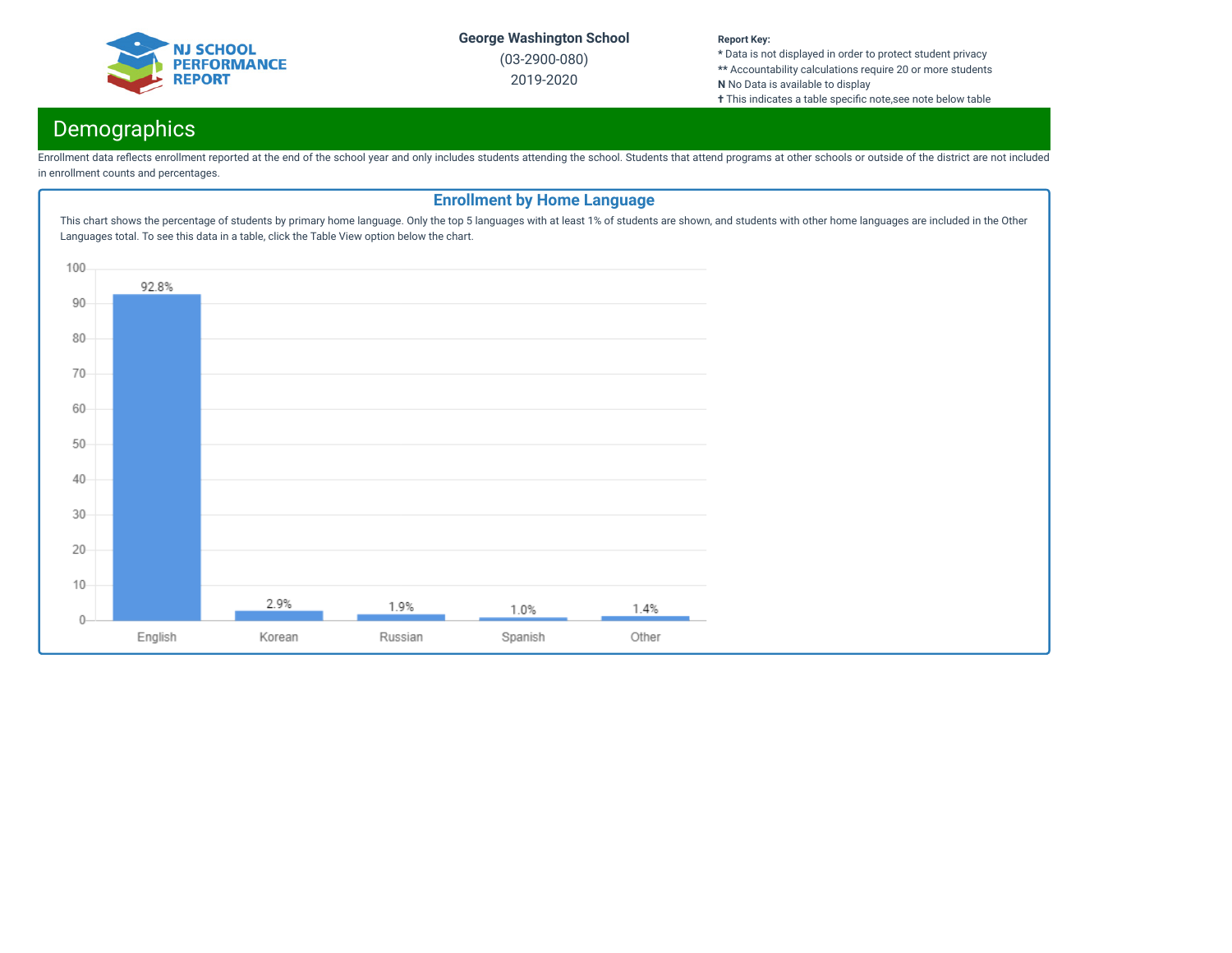

(03-2900-080) 2019-2020

#### **Report Key:**

**\*** Data is not displayed in order to protect student privacy **\*\*** Accountability calculations require 20 or more students **N** No Data is available to display

**†** This indicates a table specific note,see note below table

# Academic Achievement

Important note for 2019-20: Due to the cancellation of statewide assessments and a federal waiver as a result of the COVID-19 pandemic, statewide assessment results for the New Jersey Student Learning Assessments (NJSLA), Dynamic Learning Maps (DLM), and ACCESS for ELLs assessments and related accountability measures are not available and will not be reported for the 2019-20 school year. Tables showing 2019-20 statewide assessment results and related accountability measures will not be included in this report.

## **English Language Arts and Mathematics Performance Trends**

These graphs show trends in the Proficiency Rate for Federal Accountability over the last three years. The data includes the results of students taking both the statewide assessment (NJSLA for 2018-19 and PARCC for 2017-18) and the DLM alternate assessment. The Proficiency Rate for Federal Accountability measures the percentage of students that met or exceeded expectations on the assessments (NJSLA/PARCC or DLM) with an adjustment made if the participation rate is below 95% to ensure reporting on at least 95% of students. NJSLA/PARCC results include only students in grades 3 through 10. Students that were enrolled for less than half a school year are excluded from performance results. The table below provides participation rates, proficiency rates, annual targets and status in meeting the targets, and statewide proficiency rates.

**Important note for 2019-20:** Due to the cancellation of statewide assessments and a federal waiver as a result of the COVID-19 pandemic, statewide assessment results are not available.





| <b>Performance Measure</b>                            | 2017-18 ELA | 2018-19 ELA | 2019-20 ELA | 2017-18 Math | 2018-19 Math | 2019-20 Math |
|-------------------------------------------------------|-------------|-------------|-------------|--------------|--------------|--------------|
| <b>Participation Rate</b>                             | 100.0%      | 97.8%       |             | 100.0%       | 97.8%        |              |
| Proficiency Rate for Federal Accountability           | 93.5%       | 88.6%       |             | 89.1%        | 100.0%       |              |
| Annual Target                                         | 80.0%       | 80.0%       |             | 80.0%        | 80.0%        |              |
| Met Annual Target?                                    | Met Goal    | Met Goal    |             | Met Goal     | Met Goal     |              |
| Statewide Proficiency Rate for Federal Accountability | 56.7%       | 57.9%       |             | 45.0%        | 44.5%        |              |
| † Target was met within a confidence interval.        |             |             |             |              |              |              |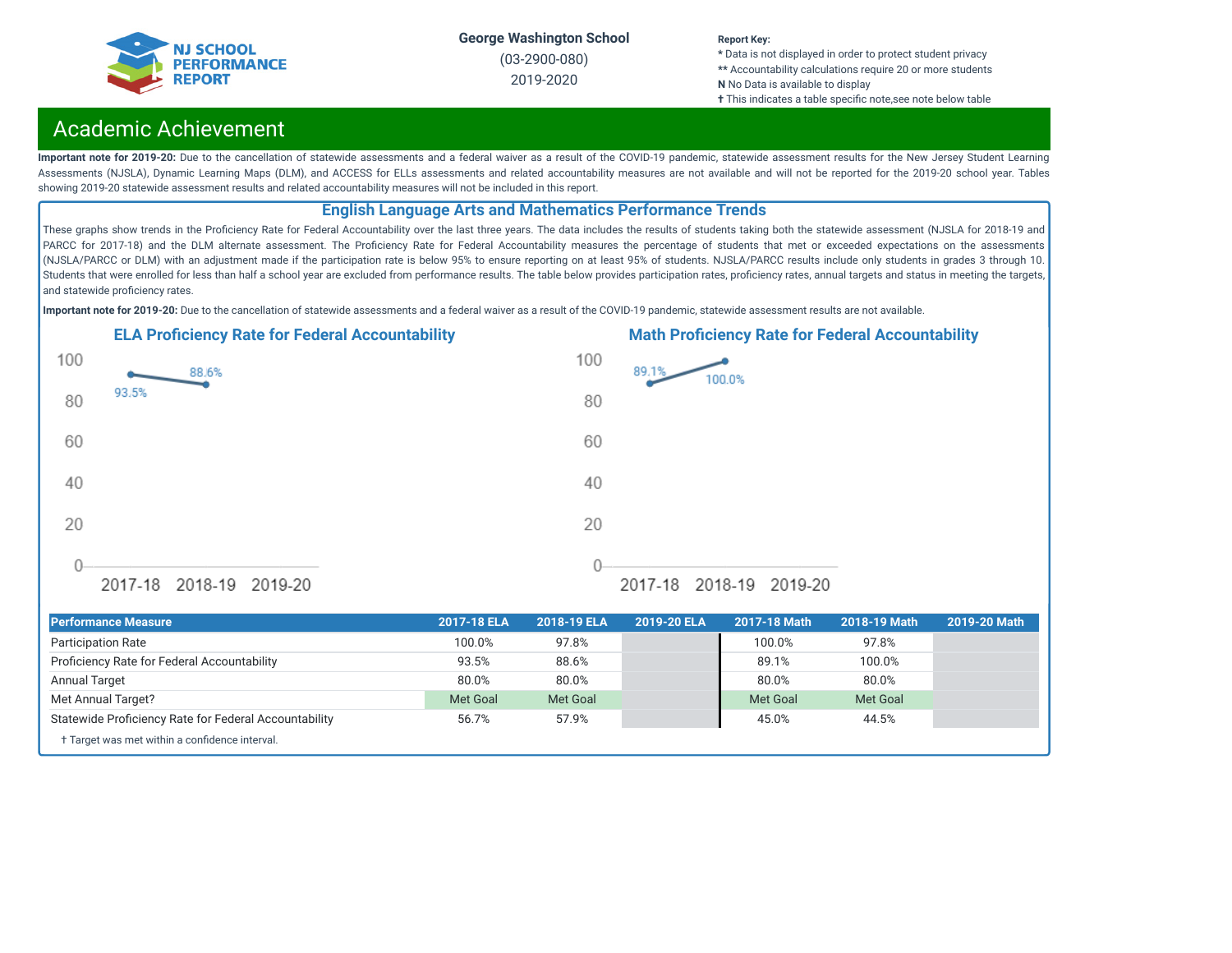

(03-2900-080) 2019-2020

#### **Report Key:**

**\*** Data is not displayed in order to protect student privacy **\*\*** Accountability calculations require 20 or more students **N** No Data is available to display

**†** This indicates a table specific note, see note below table

# Academic Achievement

Important note for 2019-20: Due to the cancellation of statewide assessments and a federal waiver as a result of the COVID-19 pandemic, statewide assessment results for the New Jersey Student Learning Assessments (NJSLA), Dynamic Learning Maps (DLM), and ACCESS for ELLs assessments and related accountability measures are not available and will not be reported for the 2019-20 school year. Tables showing 2019-20 statewide assessment results and related accountability measures will not be included in this report.

# **English Language Arts Assessment - Performance Trends**

This graph shows the percentage of students who met or exceeded expectations on each grade level exam on the statewide assessment for English Language Arts (ELA) for the past three years. 2018-19 data is from the New Jersey Student Learning Assessment (NJSLA) and 2017-18 data is from the PARCC assessment.

**Important note for 2019-20:** Due to the cancellation of statewide assessments and a federal waiver as a result of the COVID-19 pandemic, statewide assessment results are not available.



### **Percentage of Students Meeting/Exceeding Expectations**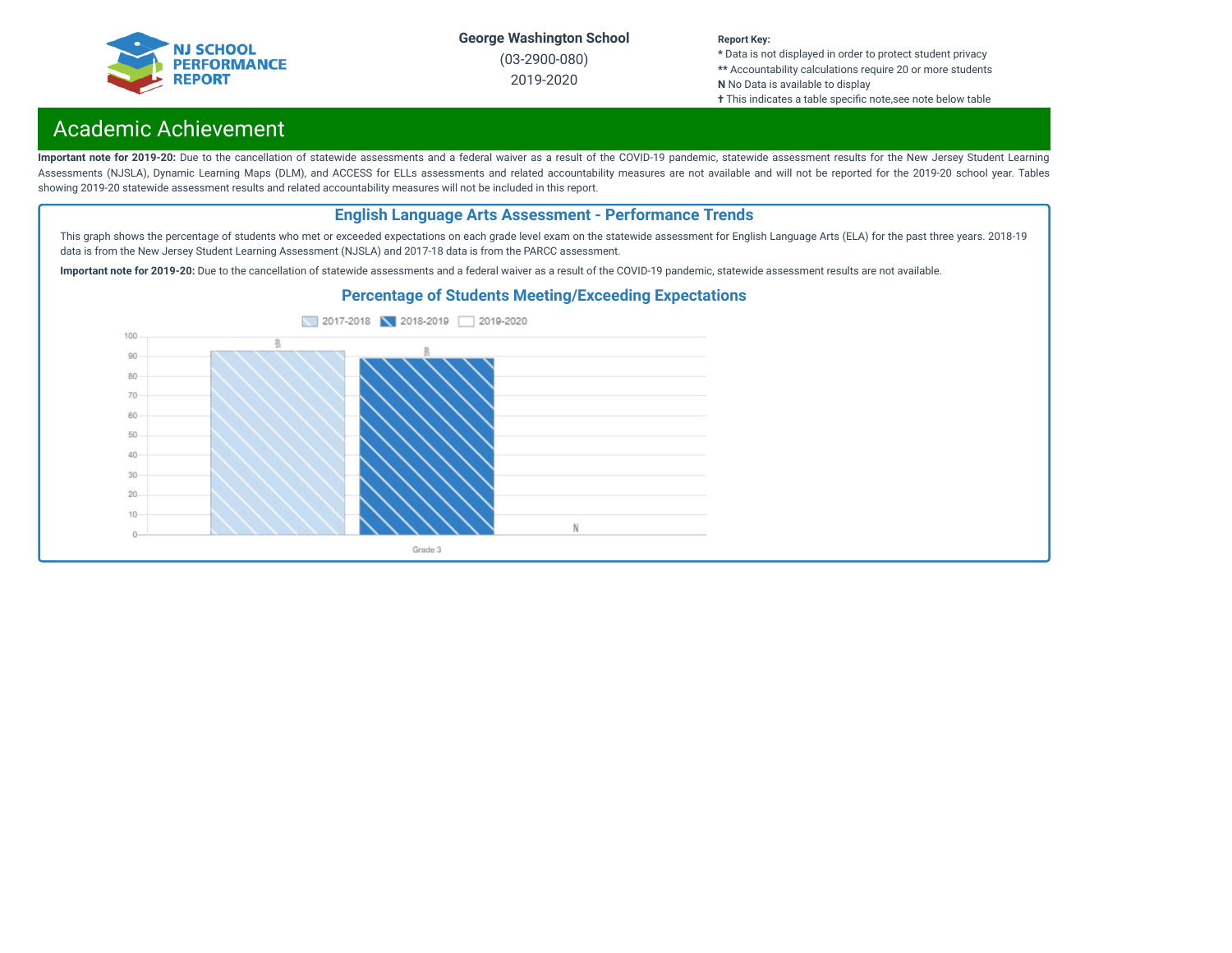

(03-2900-080) 2019-2020

#### **Report Key:**

**\*** Data is not displayed in order to protect student privacy **\*\*** Accountability calculations require 20 or more students **N** No Data is available to display

**†** This indicates a table specific note,see note below table

# Academic Achievement

Important note for 2019-20: Due to the cancellation of statewide assessments and a federal waiver as a result of the COVID-19 pandemic, statewide assessment results for the New Jersey Student Learning Assessments (NJSLA), Dynamic Learning Maps (DLM), and ACCESS for ELLs assessments and related accountability measures are not available and will not be reported for the 2019-20 school year. Tables showing 2019-20 statewide assessment results and related accountability measures will not be included in this report.

### **Mathematics Assessment – Performance Trends**

This graph shows the percentage of students who met or exceeded expectations on each grade level or end-of-course exam on the statewide assessment for Mathematics for the past three years. 2018-19 data is from the New Jersey Student Learning Assessment (NJSLA) and 2017-18 data is from the PARCC assessment.

Note: 2018-19 results for Algebra I, Geometry, and Algebra II do not include students in grade 11, but 2017-18 results do include students in grade 11. Therefore, trend data for these assessments may not be comparable.

**Important note for 2019-20:** Due to the cancellation of statewide assessments and a federal waiver as a result of the COVID-19 pandemic, statewide assessment results are not available.

### **Percentage of Students Meeting/Exceeding Expectations**

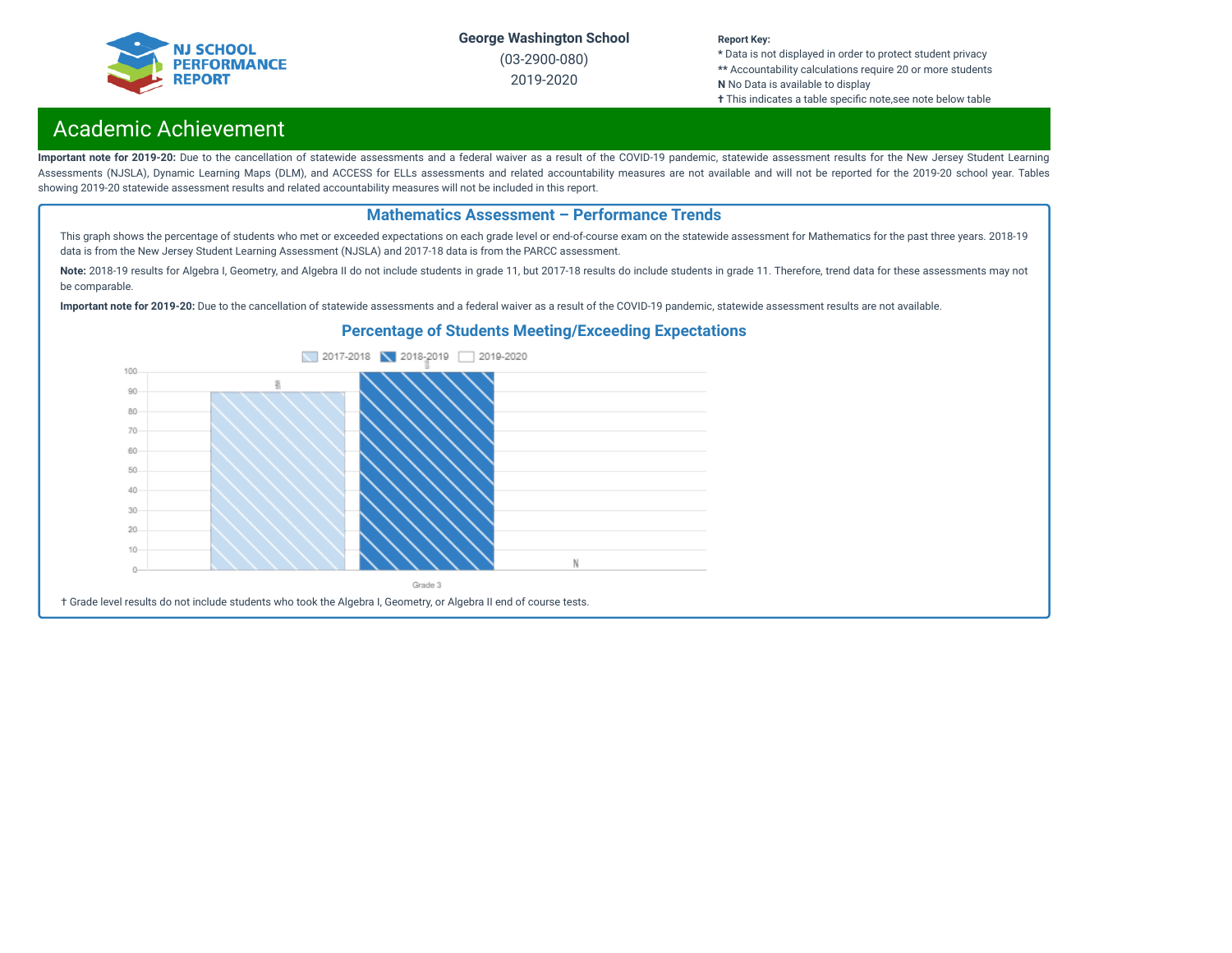

(03-2900-080) 2019-2020

#### **Report Key:**

**\*** Data is not displayed in order to protect student privacy **\*\*** Accountability calculations require 20 or more students **N** No Data is available to display **†** This indicates a table specific note, see note below table

# Academic Achievement

### **DLM Alternate Assessment - Participation**

This table shows the number of students taking the Dynamic Learning Maps (DLM) alternate assessment, which tests academic progress in English Language Arts (ELA) and Mathematics for students with different types of significant cognitive disabilities.

**Important note for 2019-20:** Due to the cancellation of statewide assessments and a federal waiver as a result of the COVID-19 pandemic, DLM participation is not available for 2019-20.

### **English Language Progress to Proficiency**

This table shows the percentage of English Learners who demonstrated the expected amount of growth on the ACCESS for ELLs 2.0 Assessment for English Language proficiency. A student's expected growth is based on the student's initial year proficiency level and student growth expectations are increased by equal intervals each year so that the student meets the proficiency cut score of 4.5 within five years. The table shows the annual target for the percentage of students making expected growth and whether that target was met.

**Important note for 2019-20:** Due to the cancellation of statewide assessments and a federal waiver as a result of the COVID-19 pandemic, English Language Progress to Proficiency is not available for 2019-20.

### **English Language Proficiency Test -Participation and Performance**

This table shows, by years in district, the number of English learner students taking the ACCESS for ELLs 2.0 Assessment for English language proficiency and the percentage of students tested that received an overall score of 4.5 or above. Students must receive a score of 4.5 or higher to be considered for proficient status.

**Important note for 2019-20:** Due to the cancellation of statewide assessments and a federal waiver as a result of the COVID-19 pandemic, ACCESS for ELLs 2.0 assessment participation and performance are not available for 2019- 20.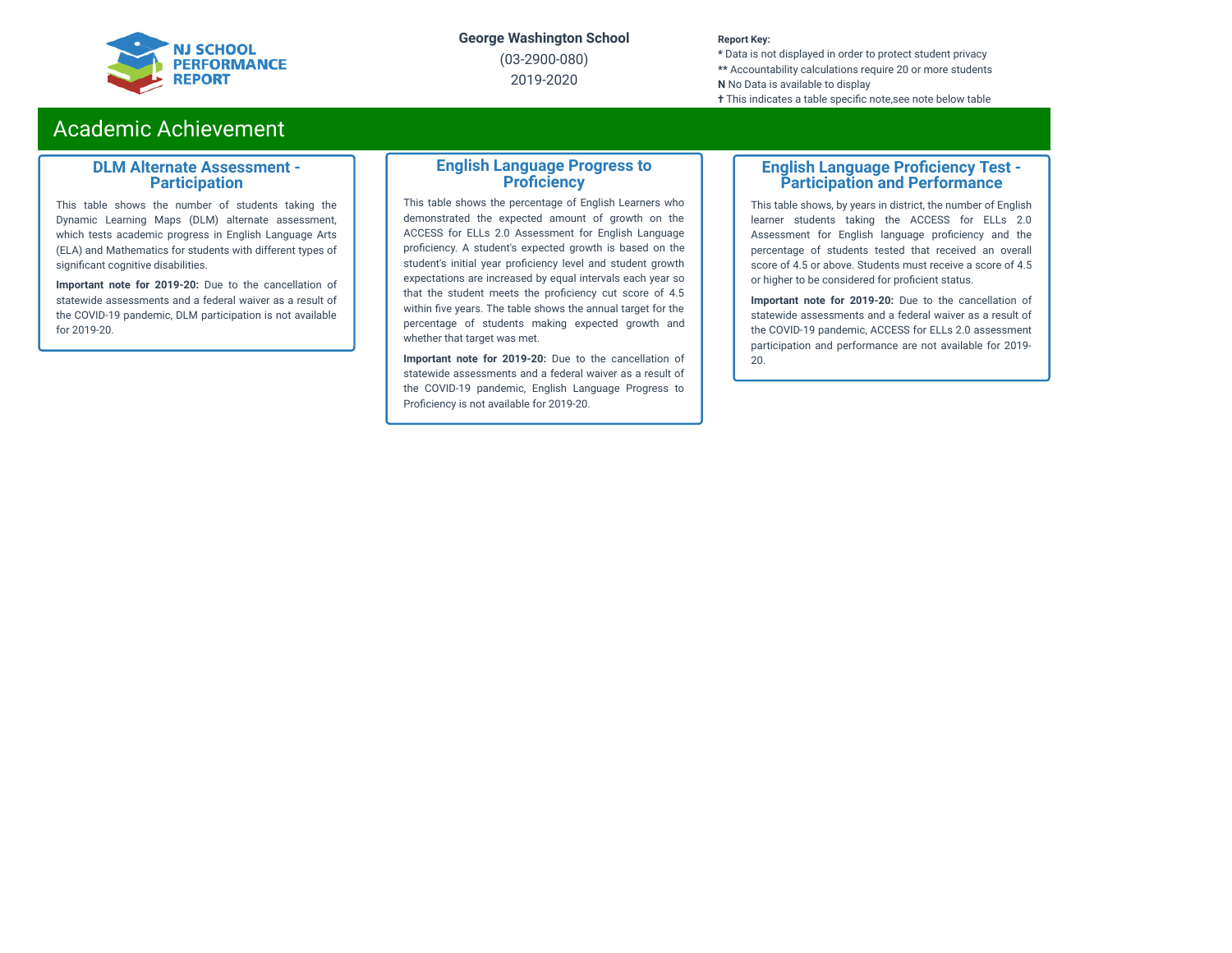

(03-2900-080) 2019-2020

#### **Report Key:**

**\*** Data is not displayed in order to protect student privacy **\*\*** Accountability calculations require 20 or more students **N** No Data is available to display

**†** This indicates a table specific note, see note below table

# Academic Achievement

The New Jersey Student Learning Assessment for Science (NJSLA-S) measures student proficiency with the New Jersey Student Learning Standards for Science. All students in grades 5, 8, and 11 will take the [NJSLA-Science](https://www.nj.gov/education/assessment/sla/science/) assessment. Students receive a score of Level 1, 2, 3, or 4 where levels 3 and 4 represent proficiency. Visit the NJSLA-Science website for more information about NJSLA-S. These results do not include students that took the Dynamic Learning Maps (DLM) Science [assessment](https://www.nj.gov/education/schools/achievement/), visit the assessment reports page for DLM results.

Important note for 2019-20: Due to the cancellation of statewide assessments and a federal waiver as a result of the COVID-19 pandemic, statewide assessment results are not available for 2019-20. Tables showing 2019-20 NJSLA Science assessment results will not be included in this report.

### **NJSLA Science Assessment: Summary**

This table shows how students performed on the NJSLA Science assessment. Students scoring at Level 3 or 4 are considered proficient.

**Important note for 2019-20:** Due to the cancellation of statewide assessments and a federal waiver as a result of the COVID-19 pandemic, statewide assessment results for NJSLA Science are not available for 2019-20.

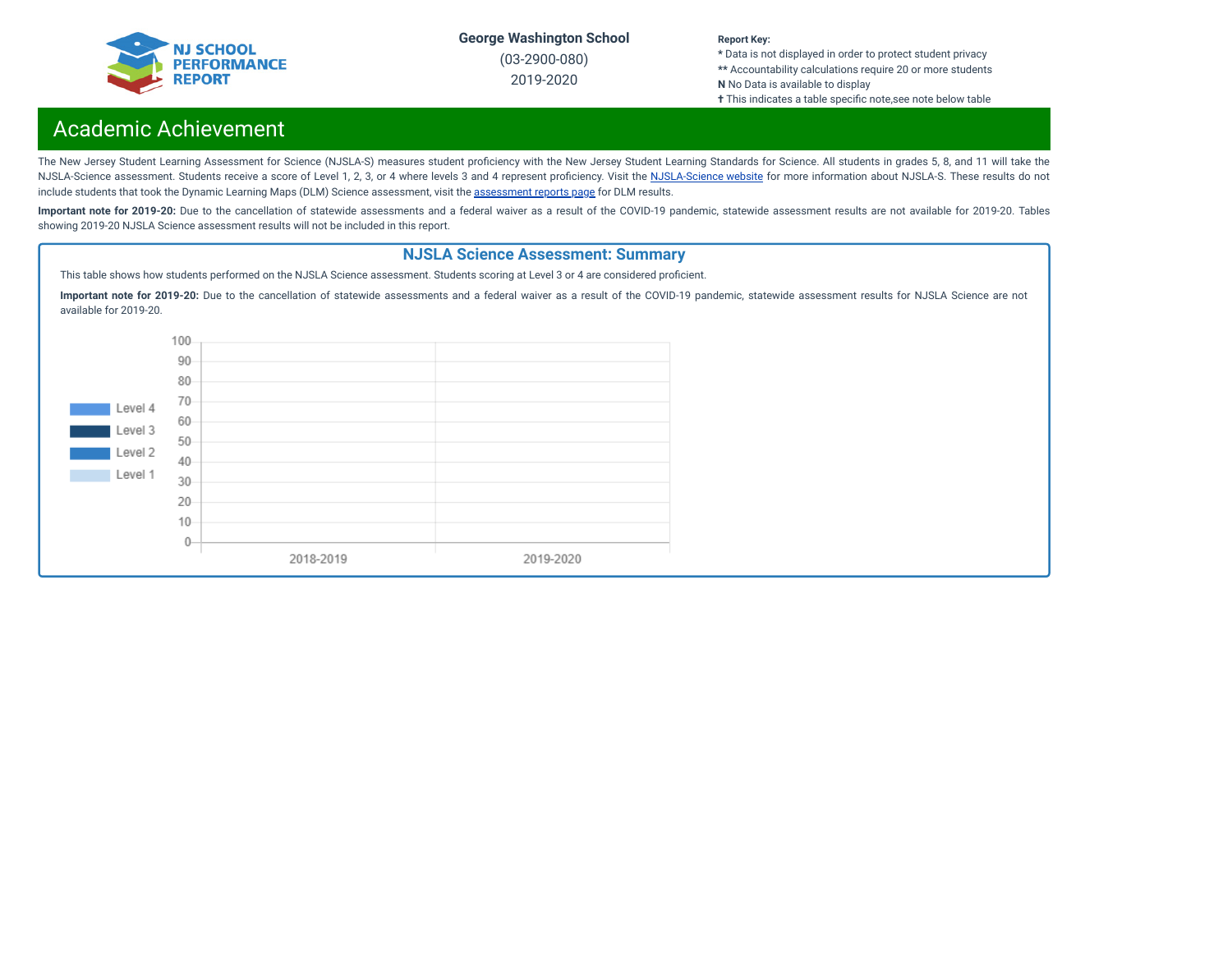

(03-2900-080) 2019-2020

#### **Report Key:**

**\*** Data is not displayed in order to protect student privacy **\*\*** Accountability calculations require 20 or more students **N** No Data is available to display **†** This indicates a table specific note,see note below table

# Climate and Environment

Student absences provide important information about a school's culture and climate. Research shows that absences impact a student's ability to succeed in school. The New Jersey Department of Education used input from New Jersey communities to select chronic absenteeism as its measure of school quality and student success for the ESSA accountability plan. **Chronic absenteeism** is dened as being absent for 10% or more of the days enrolled during the school year. A student who is not present for any reason, whether excused, unexcused, or for disciplinary action, is considered absent unless permitted by state statute or regulations. Students with fewer than 45 days in membership are excluded from attendance calculations.

Important Note for 2019-20: Due the COVID-19 pandemic, NJDOE received a federal waiver which removed the requirement to report on chronic absenteeism and related accountability measures for the 2019-20 school year. As a result, NJDOE will not report on chronic absenteeism and other attendance data for 2019-20. Tables showing 2019-20 attendance data will be hidden in this report.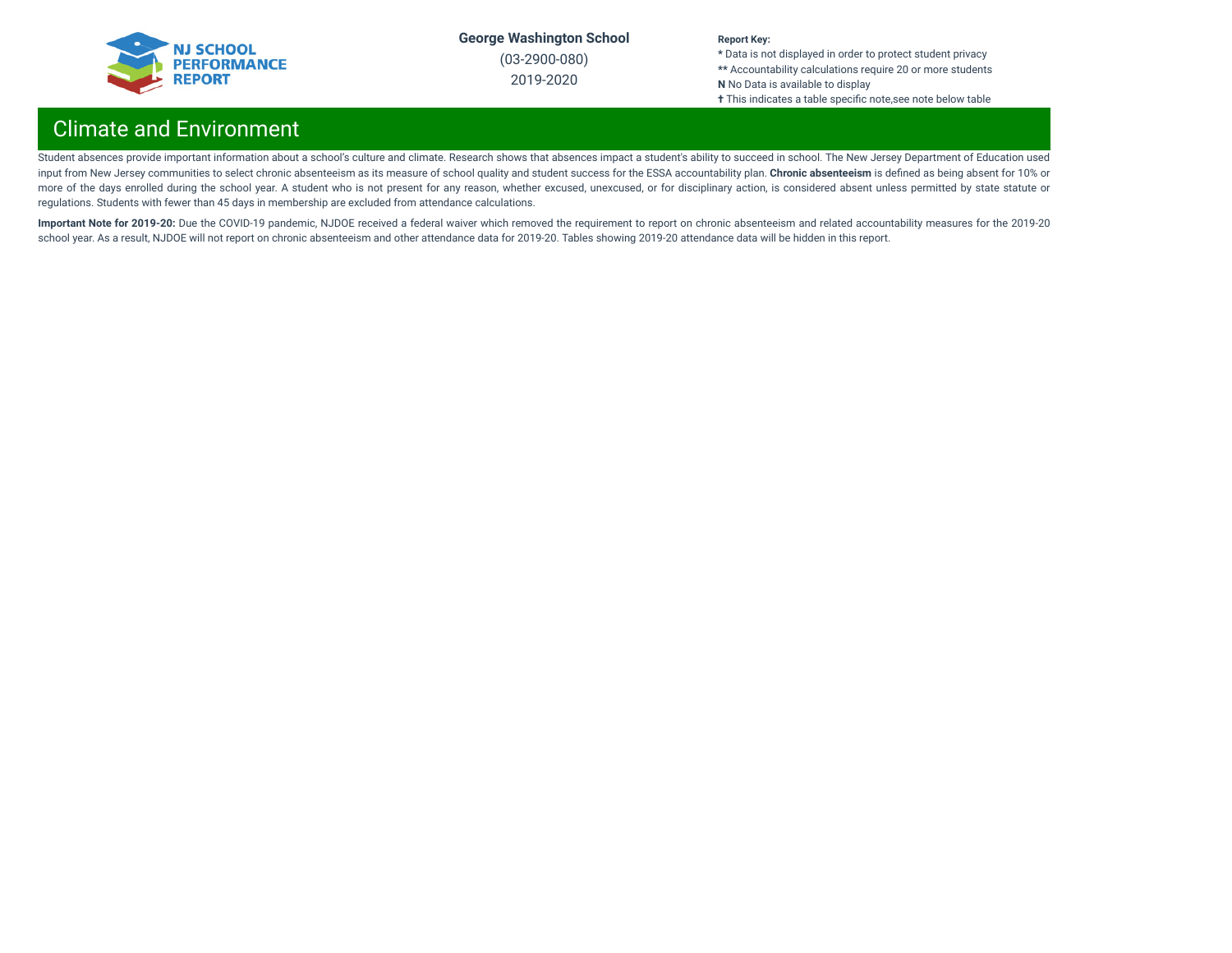

(03-2900-080) 2019-2020

#### **Report Key:**

**\*** Data is not displayed in order to protect student privacy **\*\*** Accountability calculations require 20 or more students **N** No Data is available to display **†** This indicates a table specific note, see note below table

# Climate and Environment

The New Jersey Department of Education migrated to a new reporting system, the Student Safety Data System (SSDS), starting in 2017-18, which includes improved definitions, new reporting fields, and updated guidance for reporting incidents. Comparing current data to data from 2016-17 and earlier could lead to inaccurate conclusions in many reporting categories. In addition to the 2018-19 data below, NJDOE is required, under ESSA, to report on the most recent, publicly-available Civil Rights Data Collection (CRDC) data, which can be found on the NJDOE School [Performance](https://www.nj.gov/education/schoolperformance/climate/) webpage.Please note that prior to school year 2017-2018, the CRDC and the State collection system, EVVRS, did not collect the same data elements. In an effort to better align the State system with the CRDC, the new Student Safety Data System (SSDS) collects all the required CRDC data elements. NJDOE is in the process of developing a reporting function for the SSDS which will allow LEAs to use the same data for both submissions.

Important note for 2019-20: Due to school closures as a result of [Executive](https://nj.gov/infobank/eo/056murphy/pdf/EO-107.pdf) Order 107, discipline data for the 2019-20 school year may not be comparable to prior or future school years and NJDOE recommends caution in making comparisons.

### **Violence, Vandalism, HIB, and Substance Offenses**

This table shows the number of incidents reported by type. A single incident may be counted under multiple incident types. The total unique incidents row provides an unduplicated count of incidents. The last row shows the rate of incidents for every 100 students enrolled.

| <b>Incident Type</b>                     | <b>Number of Incidents</b> |
|------------------------------------------|----------------------------|
| Violence                                 | N                          |
| Weapons                                  | N                          |
| Vandalism                                | N                          |
| Substances                               | N                          |
| Harassment, Intimidation, Bullying (HIB) | N                          |
| <b>Total Unique Incidents</b>            | N                          |
| Incidents Per 100 Students Enrolled      | N                          |

### **Police Notifications**

This table shows, by incident type, the number of cases where an incident led to police notification.

| <b>Incident Type</b>                     | <b>Incidents Reported to Police</b> |
|------------------------------------------|-------------------------------------|
| Violence                                 | N                                   |
| Weapons                                  | N                                   |
| Vandalism                                | N                                   |
| Substances                               | N                                   |
| Harassment, Intimidation, Bullying (HIB) | N                                   |
| Other Incidents Leading to Removal       | N                                   |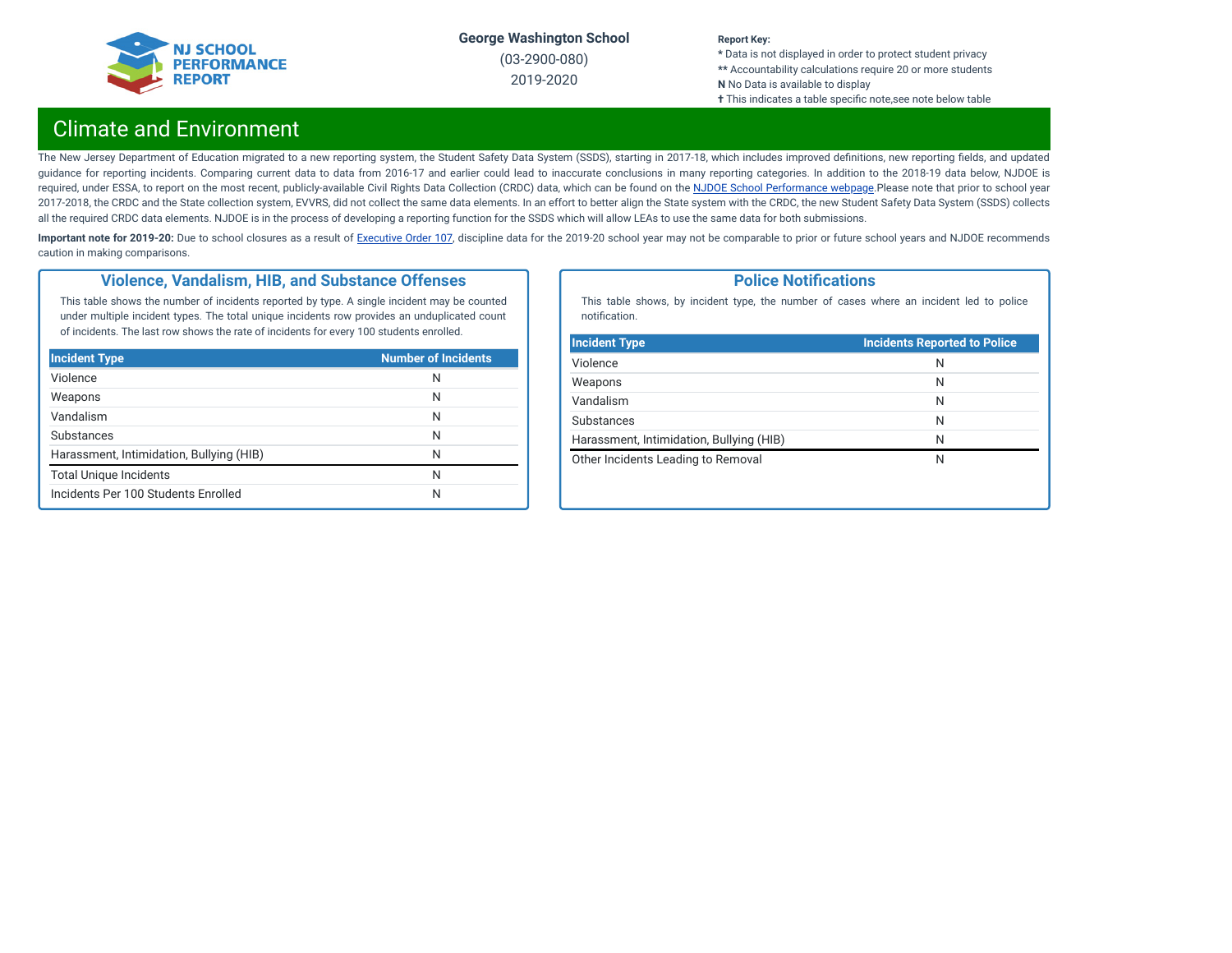

(03-2900-080) 2019-2020

#### **Report Key:**

**\*** Data is not displayed in order to protect student privacy **\*\*** Accountability calculations require 20 or more students **N** No Data is available to display **†** This indicates a table specific note,see note below table

# Climate and Environment

The New Jersey Department of Education migrated to a new reporting system, the Student Safety Data System (SSDS), starting in 2017-18, which includes improved definitions, new reporting fields, and updated guidance for reporting incidents. Comparing current data to data from 2016-17 and earlier could lead to inaccurate conclusions in many reporting categories. In addition to the 2018-19 data below, NJDOE is required, under ESSA, to report on the most recent, publicly-available Civil Rights Data Collection (CRDC) data, which can be found on the NJDOE School [Performance](https://www.nj.gov/education/schoolperformance/climate/) webpage.Please note that prior to school year 2017-2018, the CRDC and the State collection system, EVVRS, did not collect the same data elements. In an effort to better align the State system with the CRDC, the new Student Safety Data System (SSDS) collects all the required CRDC data elements. NJDOE is in the process of developing a reporting function for the SSDS which will allow LEAs to use the same data for both submissions.

Important note for 2019-20: Due to school closures as a result of [Executive](https://nj.gov/infobank/eo/056murphy/pdf/EO-107.pdf) Order 107, discipline data for the 2019-20 school year may not be comparable to prior or future school years and NJDOE recommends caution in making comparisons.

### **Harassment, Intimidation, and Bullying (HIB) Investigations**

This table shows, by the nature of the incident, the number of alleged and confirmed Harassment, Intimidation, and Bulling (HIB) investigations. The nature of an incident is based on the protected categories listed below, and the nature of a single HIB investigation may include multiple categories. All confirmed incidents must have an identified nature.

| <b>HIB Nature (Protected Category) HIB Alleged HIB Confirmed Total HIB Investigations</b> |   |   |   |
|-------------------------------------------------------------------------------------------|---|---|---|
| Race                                                                                      | N | N | Ν |
| Religion                                                                                  | N | N | Ν |
| Ancestry                                                                                  | N | N | Ν |
| Gender                                                                                    | N | N | Ν |
| <b>Sexual Orientation</b>                                                                 | N | N | Ν |
| <b>Disability</b>                                                                         | N | N | Ν |
| Other                                                                                     | N | N | Ν |
| No Identified Nature                                                                      | Ν | N | Ν |

### **Student Disciplinary Removals**

The first table shows, by removal type, the number and percentage of students who received disciplinary removals during the school year. Removal types include students receiving one or more in-school suspensions, one or more out-of-school suspensions, one or more suspension of any type, removal to another school or other educational program, expulsion with no further educational services, or arrest. The second table shows the total number of days missed due to out-of-school suspension for all students during the school year.

| <b>Removal Type</b>                   | <b>Number of</b><br><b>Students</b> | <b>Percent of</b><br><b>Students</b> |
|---------------------------------------|-------------------------------------|--------------------------------------|
| In-School Suspensions                 | $\Omega$                            | 0.0%                                 |
| Out-of-School<br>Suspensions          | O                                   | 0.0%                                 |
| Any Suspension                        | $\Omega$                            | 0.0%                                 |
| Removal to other<br>education program | O                                   | 0.0%                                 |
| Expulsion                             | U                                   | 0.0%                                 |
| Arrest                                | O                                   | 0.0%                                 |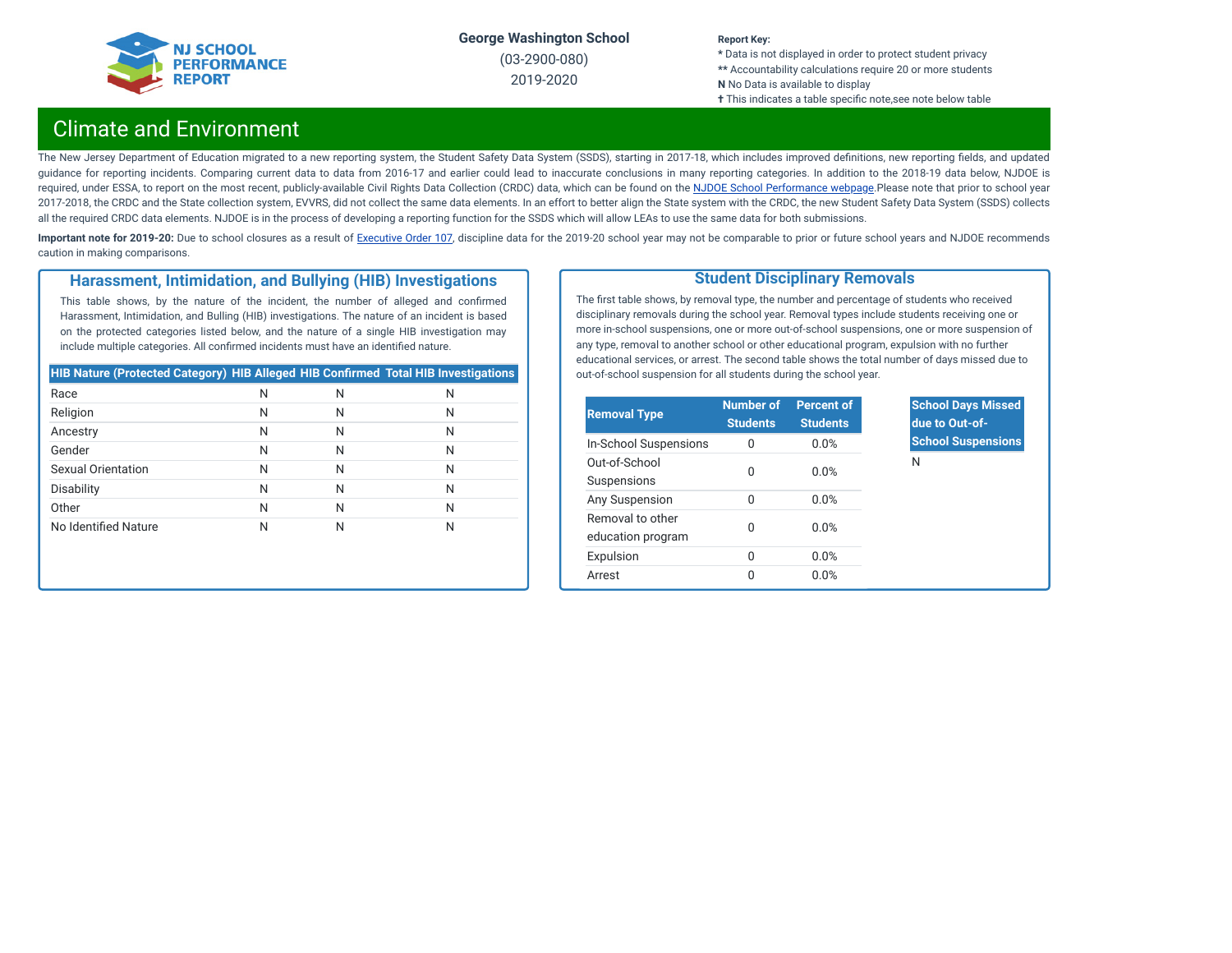

(03-2900-080) 2019-2020

#### **Report Key:**

**\*** Data is not displayed in order to protect student privacy **\*\*** Accountability calculations require 20 or more students **N** No Data is available to display

**†** This indicates a table specific note, see note below table

# Climate and Environment

### **School Day**

This table shows the start and end times and length of school day for a typical student at this school. Instructional time is the amount of time that a typical student was engaged in instructional activities under the supervision of a certified teacher. Full time students attend this school for more than half of the school day and shared-time students attend the school for half of the school day or less.

**Important note for 2019-20:** The start and end times in this table may reflect standard hours for in-person instruction. These hours may have been adjusted due to remote or hybrid instruction schedules.

| <b>Category</b>                  | <b>School</b>   |
|----------------------------------|-----------------|
| <b>Typical Start Time</b>        | $8:45$ AM       |
| <b>Typical End Time</b>          | $3:15$ PM       |
| Length of School Day             | 6 Hrs. 30 Mins. |
| Full Time - Instructional Time   | 5 Hrs. 30 Mins. |
| Shared Time - Instructional Time | N               |

### **Device Ratios**

This table typically includes information collected from the NJTRAx database. The NJDOE established the NJTRAx Digital Learning Readiness database to gauge the technology readiness of New Jersey schools and districts for online testing as well as to provide a tool to assist schools in determining readiness for digital learning. For more information about NJTRAx, visit the New Jersey Digital Learning and [Assessment](https://njdigitallearning.org/njtrax/) Portal.

**Important Note for 2019-2020:** [Executive](https://nj.gov/infobank/eo/056murphy/pdf/EO-107.pdf) Order 107 required all schools to close and cease in-person instruction, and schools switched to remote instruction. As a result, the number of devices available in each school was not consistent throughout the 2019-2020 school year as districts worked to meet the technological needs of their students. Therefore, the device ratio is not included in the 2019-2020 School Performance Reports because a single device ratio would not give a full picture of the availability of devices and the changing nature of this information during the 2019-2020 school year. Instead, the NJDOE is sharing links to other school and district technology information collected during the 2020-2021 school year:

School and District Technology [Information:](https://www.state.nj.us/education/schoolperformance/climate/docs/DistrictReportedStudentDeviceInformation.xlsx) data collected through NJ SMART in November 2020, which includes student device type and student device owner

The [NJDOE](https://www.nj.gov/education/grants/digitaldivide/techsurveys.shtml) Digital Divide page: includes weekly updated state summaries on student device and connectivity needs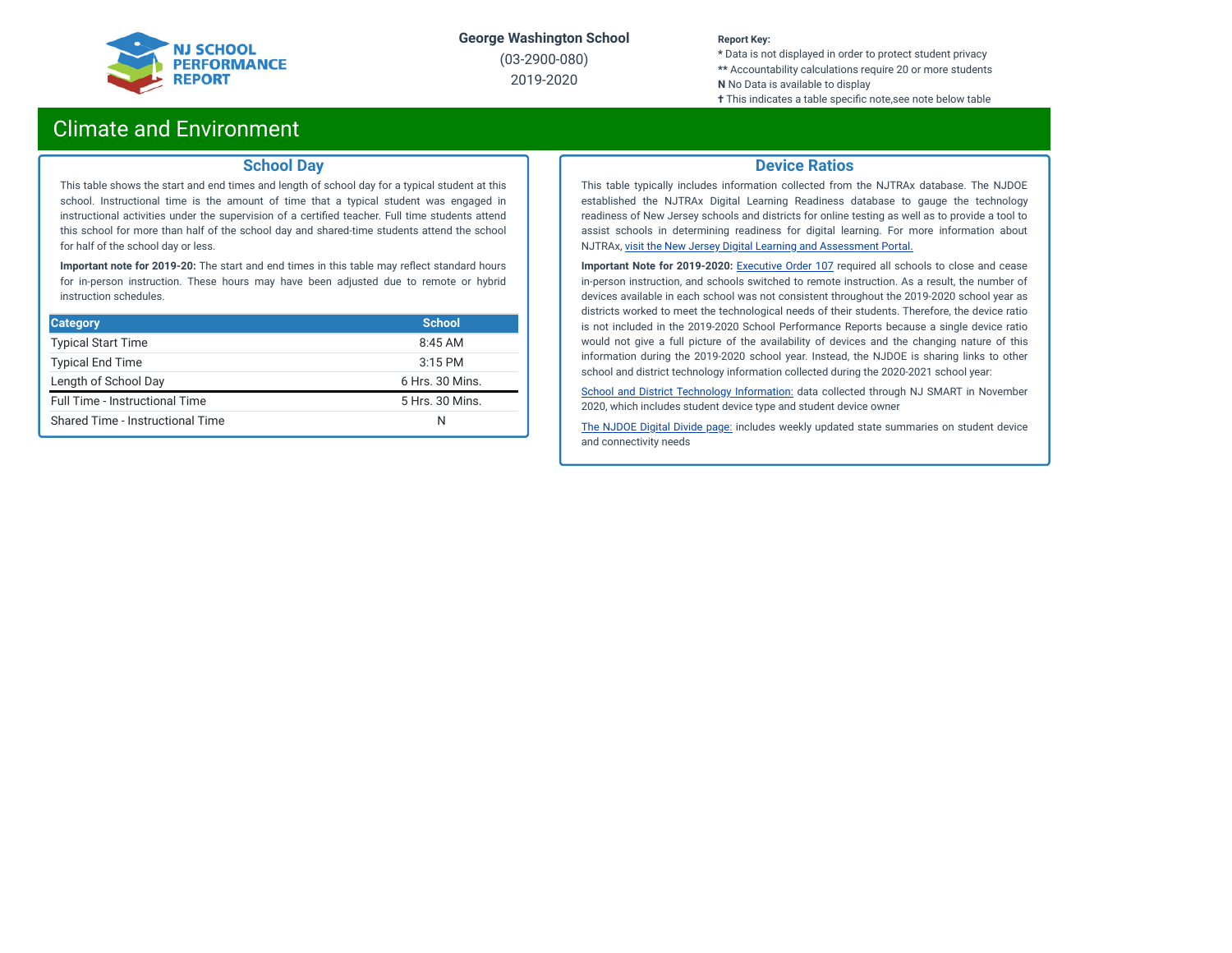

(03-2900-080) 2019-2020

#### **Report Key:**

**\*** Data is not displayed in order to protect student privacy **\*\*** Accountability calculations require 20 or more students **N** No Data is available to display **†** This indicates a table specific note, see note below table

# **Staff**

Staff data reflects teachers and administrators reported by districts at the beginning of the school year.

#### **Key terms for staff data:**

#### **Teachers:** All classroom teachers

Administrators: Principals, assistant principals, supervisors, coordinators, directors, and other central-office administrators, as well as superintendents and other district-level administrators Experience: Experience is based on information submitted by districts on all their staff members. For purposes of this report, the ESSA Educator Equity and federal reporting requirements, NJDOE has defined teachers as "inexperienced" if they have fewer than four years of prior experience in a given district. The tables below report on "experienced" teachers and administrators for federal reporting purposes. Out-of-Field: A teacher is labeled "out-of-field" if they are potentially teaching outsdie their area of certification. This could occur if the teacher cannot be found in the NJDOE's certification system, if their job code does not match their certification, of if the teacher has an expired certificate.

### **Teachers – Experience**

This table shows information about the experience of teachers assigned to this school and across the state. No teachers in New Jersey are teaching under emergency or provisional credentials as defined the United States Department of Education. The number of out-of-field teachers is the number of teachers who are potentially teaching outside of their area of certification.

| <b>Category</b>                                                              | <b>Teachers Teachers</b> |         |
|------------------------------------------------------------------------------|--------------------------|---------|
|                                                                              | in School in State       |         |
| <b>Total Number of teachers</b>                                              | 19                       | 119.170 |
| Average years experience in<br>public schools                                | 11.4                     | 12.3    |
| Average years experience in<br>district                                      | 10.4                     | 11.0    |
| Percentage of Teachers with 4 or<br>more years experience in the<br>district | 68.4%                    | 75.8%   |
| Number of out-of-field teachers                                              |                          | 2.276   |

### **Administrators – Experience (District Level)**

This table shows information about the experience of administrators assigned to this district and across the state.

| <b>Category</b>                                                                    | Admin. Admin.<br>in<br><b>District</b> | in<br><b>State</b> |
|------------------------------------------------------------------------------------|----------------------------------------|--------------------|
| Total Number of administrators                                                     | 28                                     | 9.574              |
| Average years experience in public<br>schools                                      | 19.4                                   | 16.2               |
| Average years experience in district                                               | 8.4                                    | 12.3               |
| Percentage of Administrators with 4<br>or more years experience in the<br>district | 57.1%                                  | 77.9%              |

### **Student and Staff Ratios**

This table shows ratios of students and staff members in the school and district. Ratios for librarians, nurses, counselors, and child study team members are only reported at the district level because many staff in these jobs are assigned only to the district and not to individual schools.

| <b>Ratio</b>                                       | <b>School</b><br><b>Ratio</b> | <b>District</b><br>Ratio |
|----------------------------------------------------|-------------------------------|--------------------------|
| <b>Students to Teachers</b>                        | 11:1                          | 10:1                     |
| Students to Administrators                         | 207:1                         | 102:1                    |
| <b>Teachers to Administrators</b>                  | 19:1                          | 10:1                     |
| Students to Librarians/Media<br><b>Specialists</b> |                               | 475:1                    |
| <b>Students to Nurses</b>                          |                               | 1424:1                   |
| Students to Counselors                             |                               | 356:1                    |
| Students to Child Study Team<br><b>Members</b>     |                               | 203:1                    |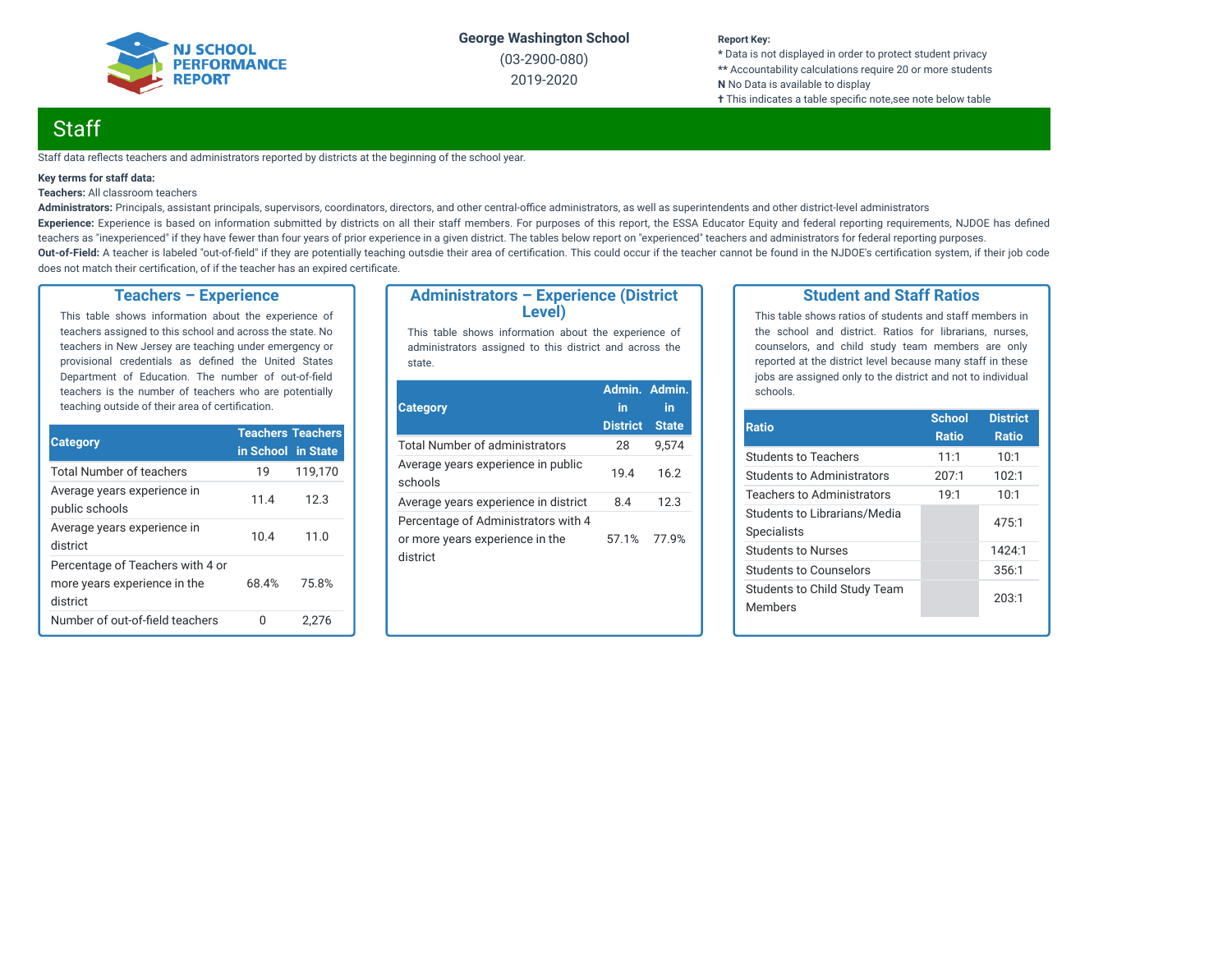

(03-2900-080) 2019-2020

#### **Report Key:**

**\*** Data is not displayed in order to protect student privacy **\*\*** Accountability calculations require 20 or more students **N** No Data is available to display **†** This indicates a table specific note, see note below table

# Staff

Staff data reflects teachers and administrators reported by districts at the beginning of the school year.

#### **Key terms for staff data:**

#### **Teachers:** All classroom teachers

Administrators: Principals, assistant principals, supervisors, coordinators, directors, and other central-office administrators, as well as superintendents and other district-level administrators Experience: Experience is based on information submitted by districts on all their staff members. For purposes of this report, the ESSA Educator Equity and federal reporting requirements, NJDOE has defined teachers as "inexperienced" if they have fewer than four years of prior experience in a given district. The tables below report on "experienced" teachers and administrators for federal reporting purposes. Out-of-Field: A teacher is labeled "out-of-field" if they are potentially teaching outsdie their area of certification. This could occur if the teacher cannot be found in the NJDOE's certification system, if their job code does not match their certification, of if the teacher has an expired certificate.

### **Teachers and Administrators – Demographics**

This table compares the percentage of students, teachers, and administrators by gender and by racial and ethnic group. Note that 2019-20 is the first year that data was collected for nonbinary/undesignated gender and, as a result, the 2019-20 data may not be a true representation of the student or staff population. Additionally, to protect student privacy, gender percentages for 2019-20 are rounded to the nearest 0.5.

| <b>Category</b>                     | <b>Students in School</b> | <b>Teachers in School</b> | <b>Administrators in School</b> | <b>Students in State</b> | <b>Teachers in State</b> | <b>Administrators in State</b> |
|-------------------------------------|---------------------------|---------------------------|---------------------------------|--------------------------|--------------------------|--------------------------------|
| Female                              | 54.0%                     | 84.0%                     | 0.0%                            | 48.5%                    | 77.0%                    | 55.5%                          |
| Male                                | 46.0%                     | 16.0%                     | 100.0%                          | 51.5%                    | 23.0%                    | 44.5%                          |
| Non-Binary/Undesignated Gender      | 1%                        | 1%                        | 1%                              | $1\%$                    | 1%                       | 1%                             |
| White                               | 70.0%                     | 94.7%                     | 100.0%                          | 41.4%                    | 83.2%                    | 77.0%                          |
| Hispanic                            | 8.7%                      | 5.3%                      | 0.0%                            | 30.5%                    | 7.6%                     | 7.4%                           |
| <b>Black or African American</b>    | 1.4%                      | 0.0%                      | 0.0%                            | 15.1%                    | 6.6%                     | 14.1%                          |
| Asian                               | 11.1%                     | 0.0%                      | 0.0%                            | 10.2%                    | 2.1%                     | 1.2%                           |
| American Indian or Alaska Native    | 0.0%                      | 0.0%                      | 0.0%                            | 0.1%                     | 0.1%                     | 0.1%                           |
| Native Hawaiian or Pacific Islander | 0.0%                      | 0.0%                      | 0.0%                            | 0.2%                     | 0.1%                     | 0.1%                           |
| Two or More Races                   | 8.7%                      | 0.0%                      | 0.0%                            | 2.4%                     | 0.2%                     | 0.2%                           |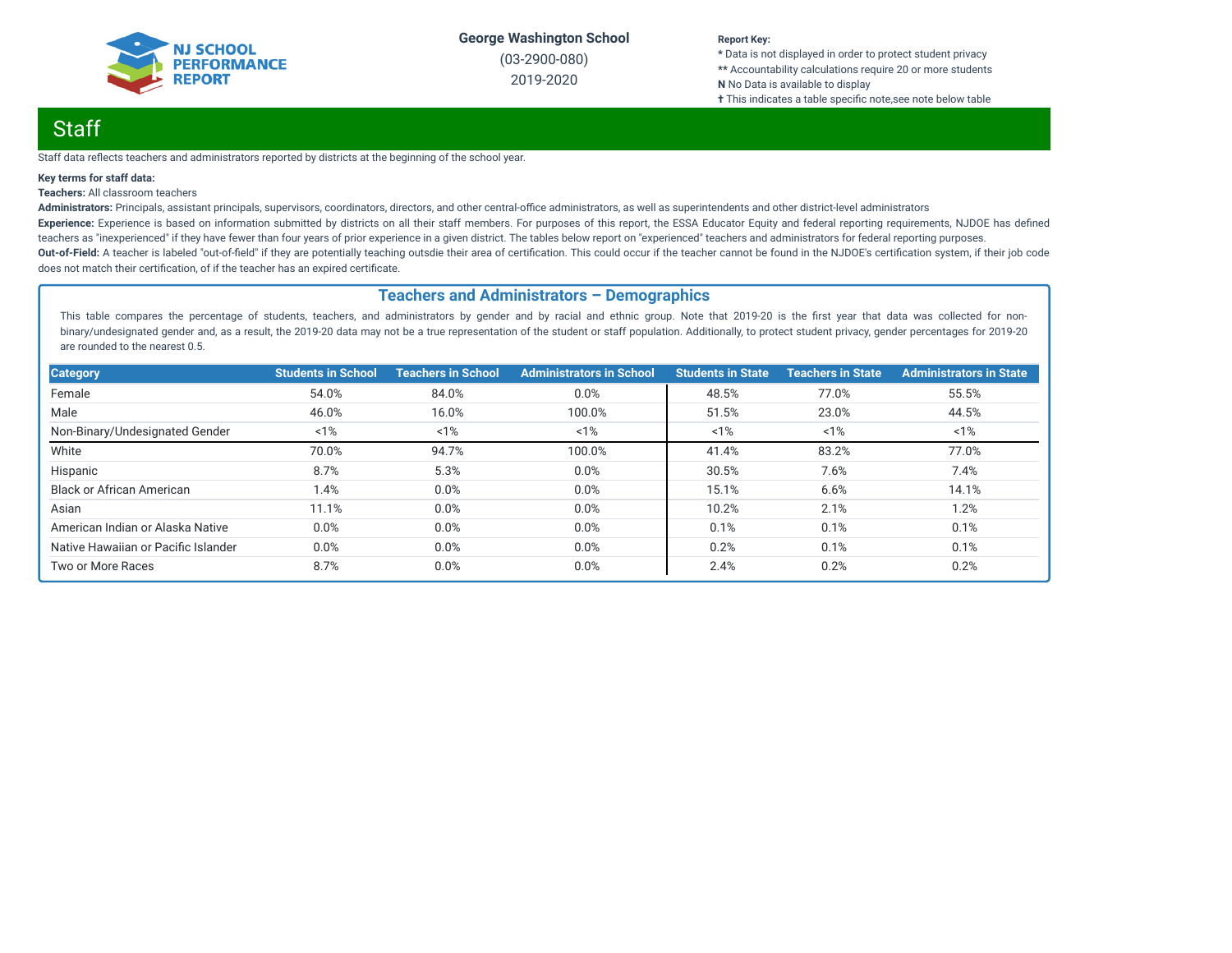

(03-2900-080) 2019-2020

#### **Report Key:**

**\*** Data is not displayed in order to protect student privacy **\*\*** Accountability calculations require 20 or more students **N** No Data is available to display **†** This indicates a table specific note, see note below table

# **Staff**

Staff data reflects teachers and administrators reported by districts at the beginning of the school year.

#### **Key terms for staff data:**

**Teachers:** All classroom teachers

Administrators: Principals, assistant principals, supervisors, coordinators, directors, and other central-office administrators, as well as superintendents and other district-level administrators Experience: Experience is based on information submitted by districts on all their staff members. For purposes of this report, the ESSA Educator Equity and federal reporting requirements, NJDOE has defined teachers as "inexperienced" if they have fewer than four years of prior experience in a given district. The tables below report on "experienced" teachers and administrators for federal reporting purposes. Out-of-Field: A teacher is labeled "out-of-field" if they are potentially teaching outsdie their area of certification. This could occur if the teacher cannot be found in the NJDOE's certification system, if their job code does not match their certification, of if the teacher has an expired certificate.

### **Teachers and Administrators - Level of Education**

This chart shows the highest level of education attained by teachers and administrators. The Bachelor's category may include other degrees/certificates such as a Specialist's degree. Administrators are required to have a Master's degree or higher.



### **Teachers and Administrators - One-Year Retention (District Level)**

This table shows the percentage of teachers and administrators assigned to this district in 2018-19 that were still assigned to this district in 2019-20. Staff who were not retained may have changed districts or no longer work for the state (including retirements).

| Job Type                                      | <b>District</b> | <b>State</b> |
|-----------------------------------------------|-----------------|--------------|
| 2018-19 Teachers: Same district 2019-20       | 89.1%           | 90.7%        |
| 2018-19 Administrators: Same district 2019-20 | 88.9%           | 87.8%        |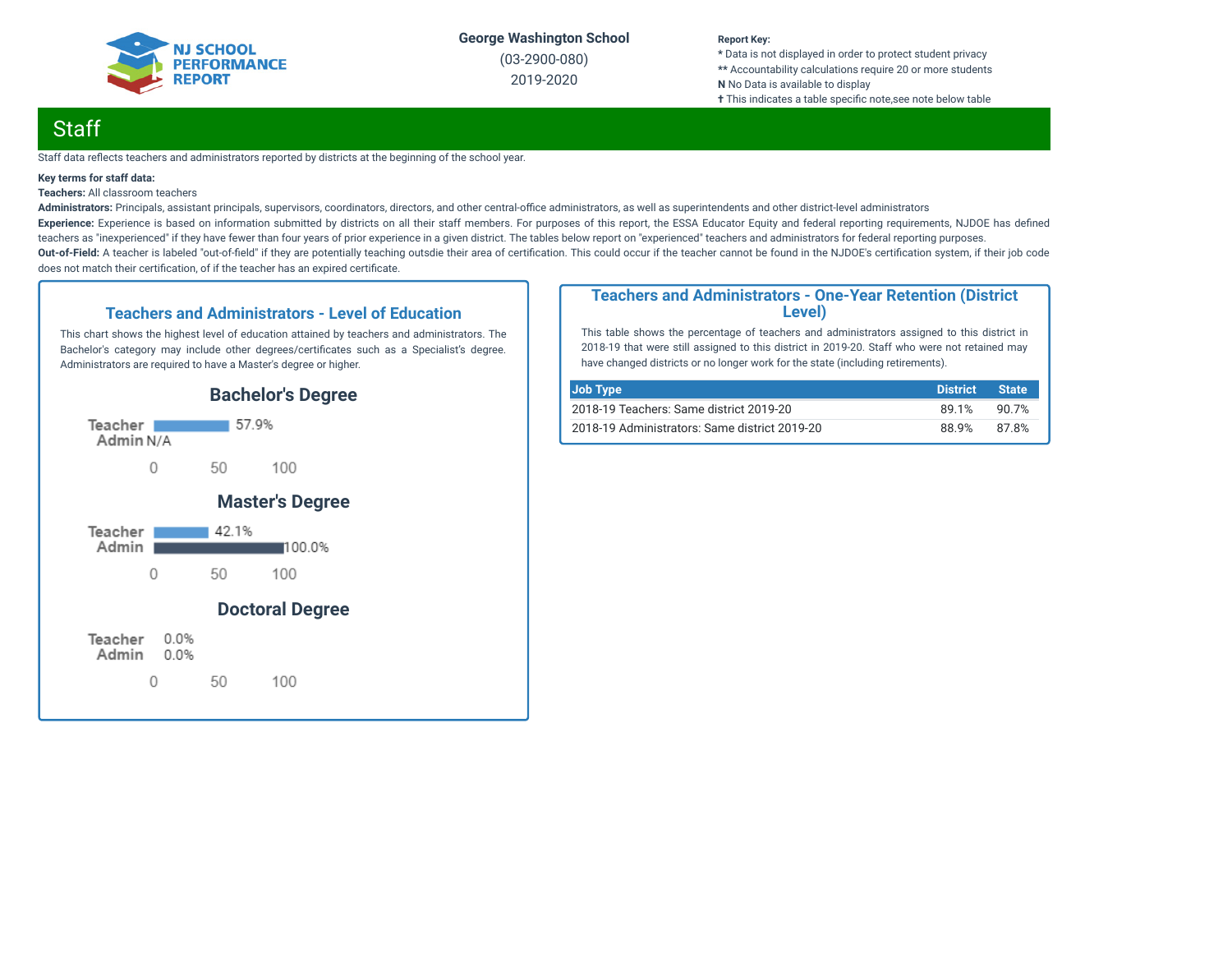

(03-2900-080) 2019-2020

#### **Report Key:**

**\*** Data is not displayed in order to protect student privacy **\*\*** Accountability calculations require 20 or more students **N** No Data is available to display

**†** This indicates a table specific note,see note below table

# Per-Pupil Expenditures

### **Per-Pupil Expenditures by Source**

The link below produces a table summarizing the most recently available expenses for regular and special education students taught at schools in the district. The amounts shown include expenditures for instruction, support services, administration, operations and maintenance, and extra-curricular activities.

For more information regarding this table please refer to the guidance for school level reporting, which is available on the NJDOE webpage ESSA School Level Reporting [Information](https://www.nj.gov/education/finance/fp/af/essa.shtml). More in-depth information about district and charter school spending can be found in the User [Friendly](https://www.nj.gov/education/finance/fp/ufb/) Budget and the [Comprehensive](https://www.nj.gov/education/finance/fp/cafr/search/) Annual Financial Report (CAFR) and Auditor Management Reports (AMRs).

Please be aware that the total district expenditures represented in these reports are taken from audited district financial data, but the subsequent allocation of these resources to specific schools is not audited or otherwise verified by the New Jersey Department of Education. If you have specific questions about the assignment (or lack of assignment) of school-level amounts, please contact the district for additional information.

### [Link to District Summary of 2019-20 School-Level Per Pupil Expenditures by Source](https://homeroom4.doe.state.nj.us/audsum/PpeReport?&did=2900&fileformat=html&reportname=PERFORMREPORT&fy=20)

An option to download all [school-level](https://homeroom4.doe.state.nj.us/audsum/PpeReport?&did=9999&fileformat=html&reportname=PERFORMREPORT&fy=20) summaries by district in one spreadsheet is also available. However, because districts have flexibility in how certain costs are allocated to individual schools, school-level costs should not be compared between schools in different districts.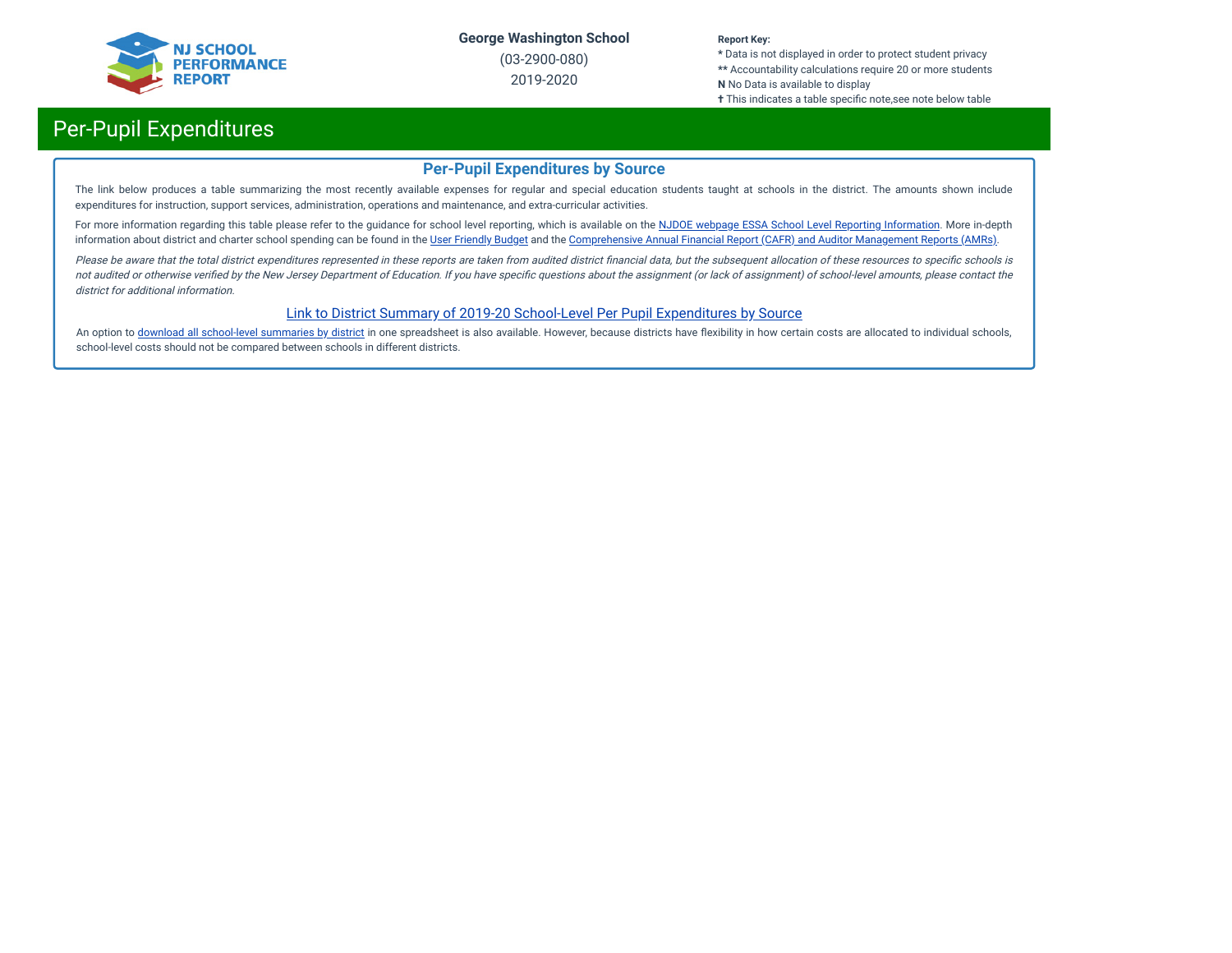(03-2900-080) 2019-2020

#### **Report Key:**

**\*** Data is not displayed in order to protect student privacy **\*\*** Accountability calculations require 20 or more students **N** No Data is available to display

**†** This indicates a table specific note,see note below table

# **Accountability**

#### **New Jersey's Every Student Succeeds Act (ESSA) Accountability System**

New Jersey's school accountability system identifies schools that are in need of [comprehensive](https://www.nj.gov/education/ESSA/plan/plan.pdf) and targeted support as required by the Every Student Succeeds Act (ESSA). Based on New Jersey's approved ESSA state plan, NJDOE will identify schools in the following four federal categories every three years:

- **Comprehensive Support and Improvement (CSI): Overall Low Performing:**
	- Schools with a summative score in the bottom 5% of Title I schools.
- **Comprehensive Support and Improvement (CSI): Low Graduation Rate:**
- High schools with a four-year graduation rate of 67% or less
- **Additional Targeted Support and Improvement: Low Performing Student Group (ATSI):**
	- Schools with one or more student group with a summative score that would be in the bottom 5% of Title I schools
- **Comprehensive Support and Improvement (CSI): Chronically Low Performing:**
	- o Title I schools identified as Additional Targeted Support and Improvement; Low Performing Student Group (ATSI) that are identified for three or more consecutive years, i.e. ATSI schools that do not meet exit criteria.
	- The NJDOE has not yet identified schools in this category as no ATSI schools have been in status for three or more years.

Annually, NJDOE will identify schools in the following federal category:

- **Targeted Support and Improvement: Consistently Underperforming Student Group (TSI):**
	- Schools with one or more students group that missed annual targets or standards for all indicators for two years in a row

For purposes of ESSA accountability, only schools and student groups with data for 20 or more students are included in calculations.

For more information about New Jersey's [accountability](https://www.state.nj.us/education/title1/accountability/progress/19/2018-19%20Statewide%20Progress%20toward%20Long-Term%20Goals.pdf) system, how indicator and summative scores were calculated, how federal accountability status is determined, and statewide progress toward long-term goals, see these [accountability](https://www.state.nj.us/education/title1/accountability/progress/20) resources.

Important Note for 2019-2020: Due to the COVID-19 pandemic, New Jersey received a waiver from the United States [Department](https://www.nj.gov/education/covid19/news/docs/Accountability%20and%20School%20Identification,%20and%20Reporting%20Requirement%20Waiver%20Word.pdf) of Education (USED) in March 2020 to waive statewide assessment, accountability, and reporting requirements in the Elementary and Secondary Education Act (ESEA) for the 2019-2020 school year. This removes the requirement to:

- Calculate indicator scores and summative scores for the 2019-2020 school year;
- Measure progress toward long-term goals and measures of interim progress for accountability indicators for the 2019-2020 school year; and
- Identify schools for comprehensive and targeted support and improvement during the 2020-2021 school year (based on 2019-2020 data).

As a result of the March 2020 waiver, any school that was identified for comprehensive or targeted support and improvement during the 2019-2020 school year for support during the 2020-2021 school year will retain the same status for the 2021-2022 school year and continue to receive support and interventions from the NJDOE.

For the categories that are identified every three years, the last identification occurred in the 2018-2019 school year (based on 2017-2018 data) and the next identification was scheduled for the 2021-2022 school year (based on 2020-2021 data). Due to the COVID-19 pandemic and associated federal waivers, New Jersey has submitted a proposed addendum to New Jersey's consolidated state plan to delay the next identification until the 2022-2023 school year (based on 2021-2022 data) and also delay the exit of all currently identified schools to align with the next identification.

For the annual identification of schools for Targeted Support and Improvement: Consistently Underperforming Student Group, no schools will be identified during the 2020-2021 school year as a result of the March 2020 waiver. New Jersey has submitted a request to USED to waive the next identification in the 2021-2022 school year due to the lack of two consecutive years of data.

Because these requests to adjust exit dates are dependent on approval by USED, exit dates are not included in the 2019-2020 reports. Updated exit dates will be shared directly with districts when they are finalized. Check the [accountability](https://www.state.nj.us/education/title1/accountability/progress/20) resources page for current information.

The 2019-2020 Accountability Indicator Scores and Summative Ratings and Accountability Summary by Student Group tables will not be included in the report for 2019-2020 as these tables include indicator scores, summative scores, and progress toward long-term goals and those measures were waived under the March 2020 waiver.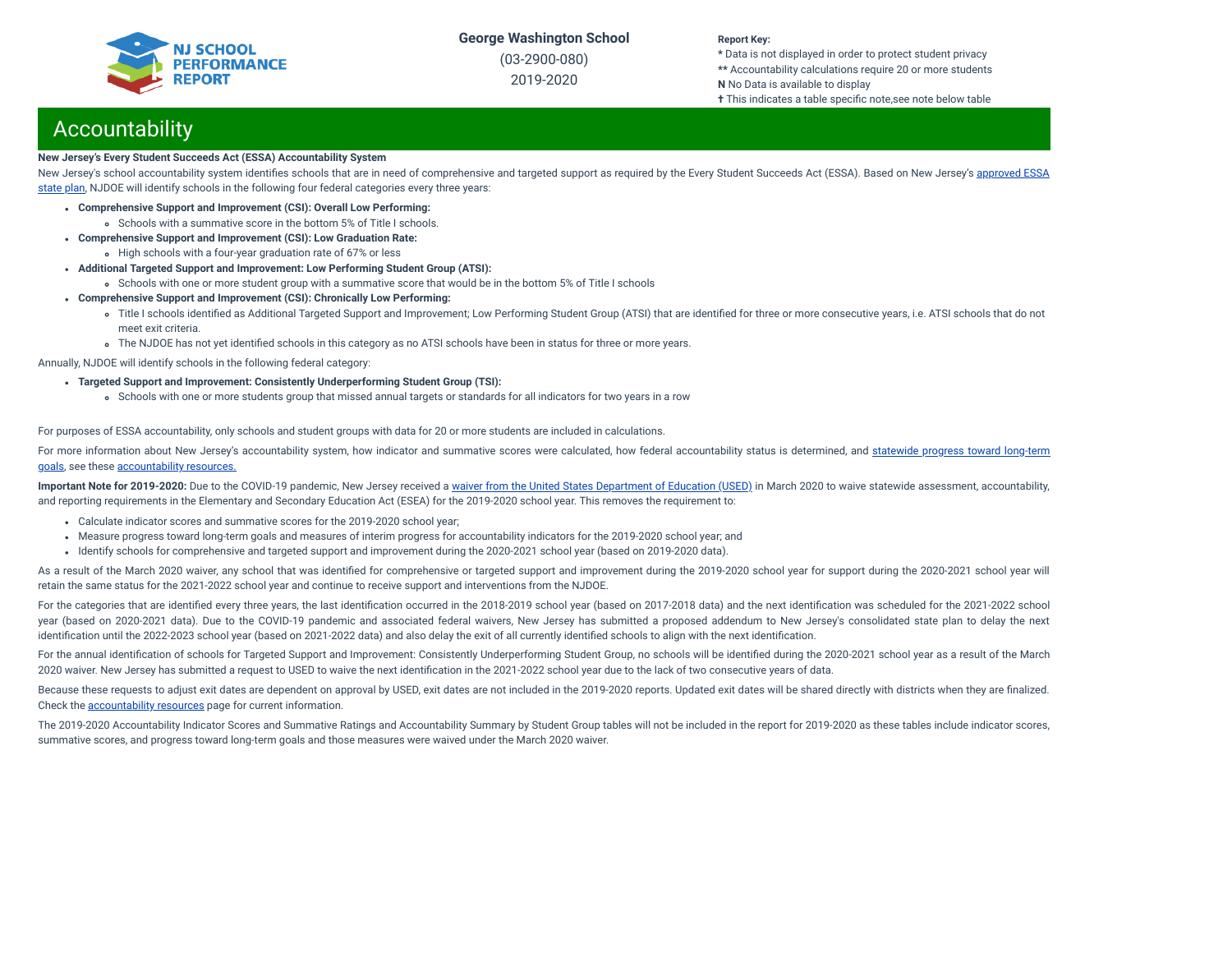

(03-2900-080) 2019-2020

#### **Report Key:**

**\*** Data is not displayed in order to protect student privacy **\*\*** Accountability calculations require 20 or more students **N** No Data is available to display

**†** This indicates a table specific note, see note below table

# Accountability

### **ESSA Accountability Status**

The table below provides the school's federal school status for the 2021-22 school year, the category (or reason) for identification, the year the school is eligible to exit status, and, if applicable, the student groups identified for support. For additional information, the **NJDOE ESSA [Accountability](https://www.state.nj.us/education/title1/accountability/progress/20/) webpage** includes a list of all schools requiring [comprehensive](https://www.state.nj.us/education/title1/accountability/progress/19/CAP%20Comprehensive_Targeted_Schools.xlsx) or targeted support and improvement with the amount of School Improvement Aid (SIA) funds received and information on exit [criteria](https://www.state.nj.us/education/title1/accountability/progress/20/ESSAExitCriteriaDocument.pdf) for identified schools.

| Status for 2021-22 School Year                                   | Not in Status |
|------------------------------------------------------------------|---------------|
| Category of Identification                                       | n/a           |
| <b>Year Eligible to Exit Status</b>                              | n/a           |
| <b>Student Group Status: White</b>                               |               |
| <b>Student Group Status: Hispanic</b>                            |               |
| <b>Student Group Status: Black or African American</b>           |               |
| Student Group Status: Asian, Pacific Islander, Native Hawaiian   |               |
| Student Group Status: American Indian or Alaska Native           |               |
| <b>Student Group Status: Two or More Races</b>                   |               |
| <b>Student Group Status: Economically Disadvantaged Students</b> |               |
| <b>Student Group Status: Students with Disabilities</b>          |               |
| <b>Student Group Status: English Learners</b>                    |               |

 $\dagger$  This flag is used if a school is identified for Comprehensive Support and Improvement, but one or more student groups met criteria for Targeted Support and Improvement.

### **ESSA Accountability Progress**

The table below shows performance on each of New Jersey's ESSA accountability indicators for the last three years. ELA and Math Proficiency represent the percentage of students that met or exceeded expectations on statewide assessments (NJSLA/PARCC or DLM). ELA and Math Growth represent the median student growth percentile. Four- and five-year graduation rates represent the adjusted cohort graduation rates. Progress toward English Language Proficiency, which was first available in 2017-18, shows the percentage of English Learners that demonstrated the expected amount of growth on the ACCESS for ELLs 2.0 Assessment for English Language proficiency. Chronic absenteeism represents the percentage of students that were absent for 10% or more of the days enrolled during the school year.

| <b>ESSA Acountability Indicator</b>             | $2017 -$ | $2018 -$ | 2019- |
|-------------------------------------------------|----------|----------|-------|
|                                                 | 18       | 19       | 20    |
| <b>ELA Proficiency</b>                          | 93.5%    | 88.6%    |       |
| <b>Math Proficiency</b>                         | 89.1%    | 100.0%   |       |
| <b>ELA Growth</b>                               | N        | N        |       |
| Math Growth                                     | N        | N        |       |
| 4-Year Graduation Rate+                         | N        | N        | N     |
| 5-Year Graduation Rate+                         | N        | N        | N     |
| Progress toward English Language<br>Proficiency | N        | $^\star$ |       |
| Chronic Absenteeism                             | 5.2%     | 2.6%     |       |
|                                                 |          |          |       |

† This table shows the most recent graduation rate for reference, but accountability calculations for a given year use the prior year's graduation rate.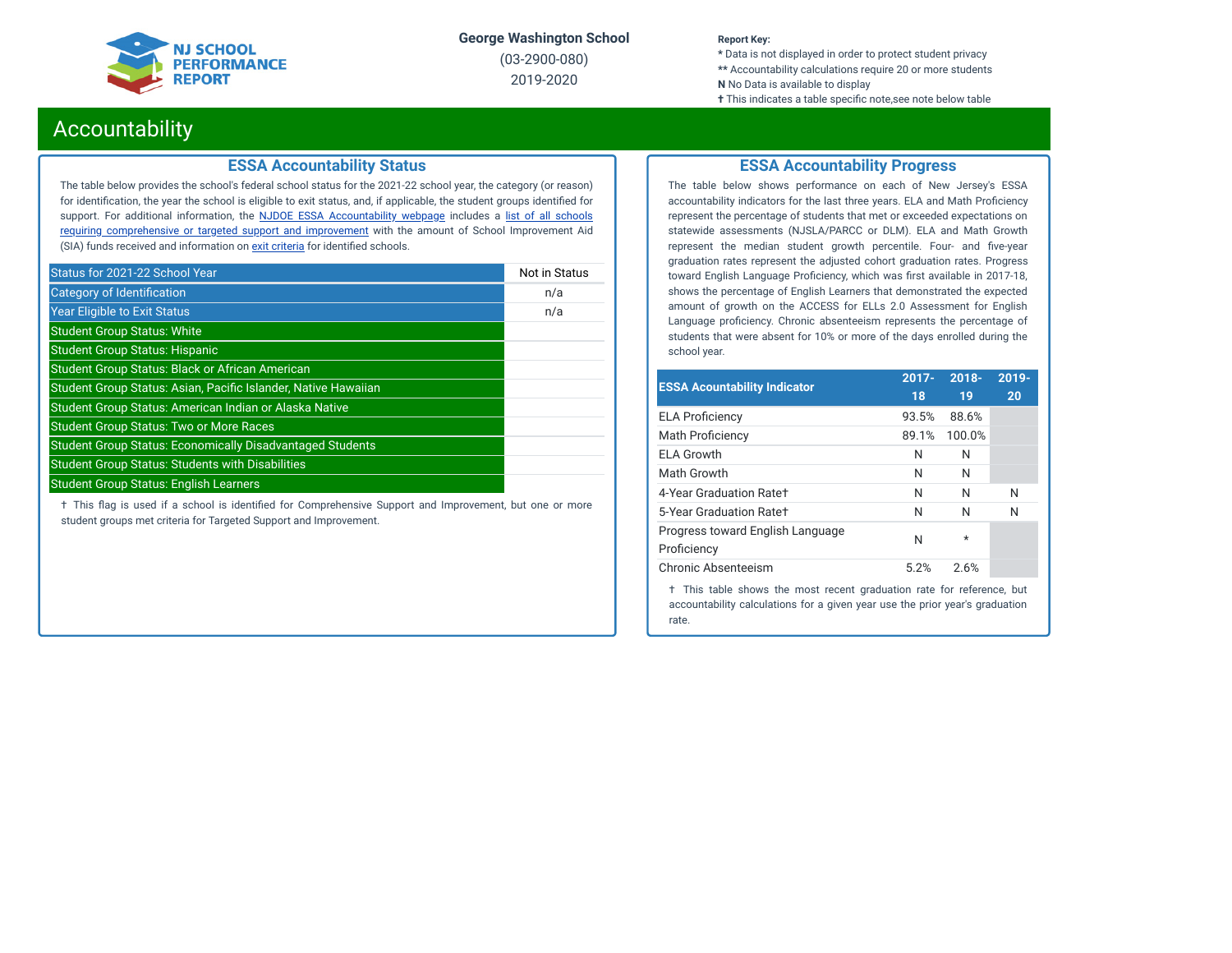

(03-2900-080) 2019-2020

#### **Report Key:**

**\*** Data is not displayed in order to protect student privacy **\*\*** Accountability calculations require 20 or more students **N** No Data is available to display

**†** This indicates a table specific note, see note below table

# **Narrative**

This section allows schools and districts to share highlights, achievements, and other important information about programs, activities, and services that are offered in their own words. If there are questions about the information provided in the narrative section, please contact the school or district directly.



common theme. Our 2019-20 theme is Don't Worry Be Happy.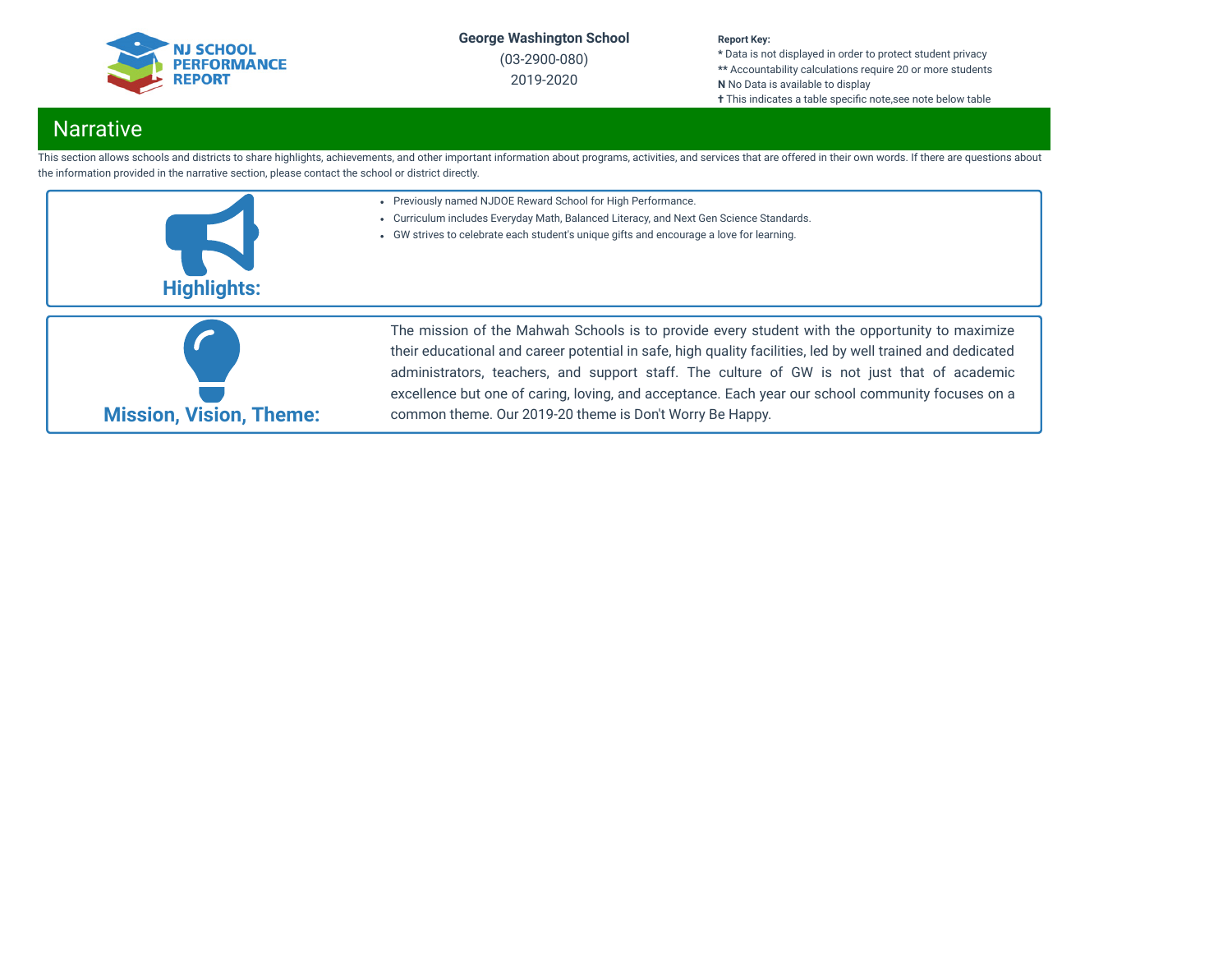

(03-2900-080) 2019-2020

#### **Report Key:**

**\*** Data is not displayed in order to protect student privacy **\*\*** Accountability calculations require 20 or more students **N** No Data is available to display **†** This indicates a table specific note, see note below table

# Narrative

This section allows schools and districts to share highlights, achievements, and other important information about programs, activities, and services that are offered in their own words. If there are questions about the information provided in the narrative section, please contact the school or district directly.



The New Jersey Department of Education named George Washington a Reward School for High Performance in 2013 and 2014. In addition, GW continues to annually be recognized by many online media outlets as one of the top elementary schools in New Jersey.



Our reading and writing programs, based on the Columbia University Teachers College Workshop model, emphasize just right books, author study, and writing in multiple genres. Our mathematics program emphasizes problem-solving and the development of higher level thinking skills. Our Science and Social Studies curriculum allows students to experience Science through hands on activities and explore primary source documents in Social Studies. We offer PE, Art, Music and Library.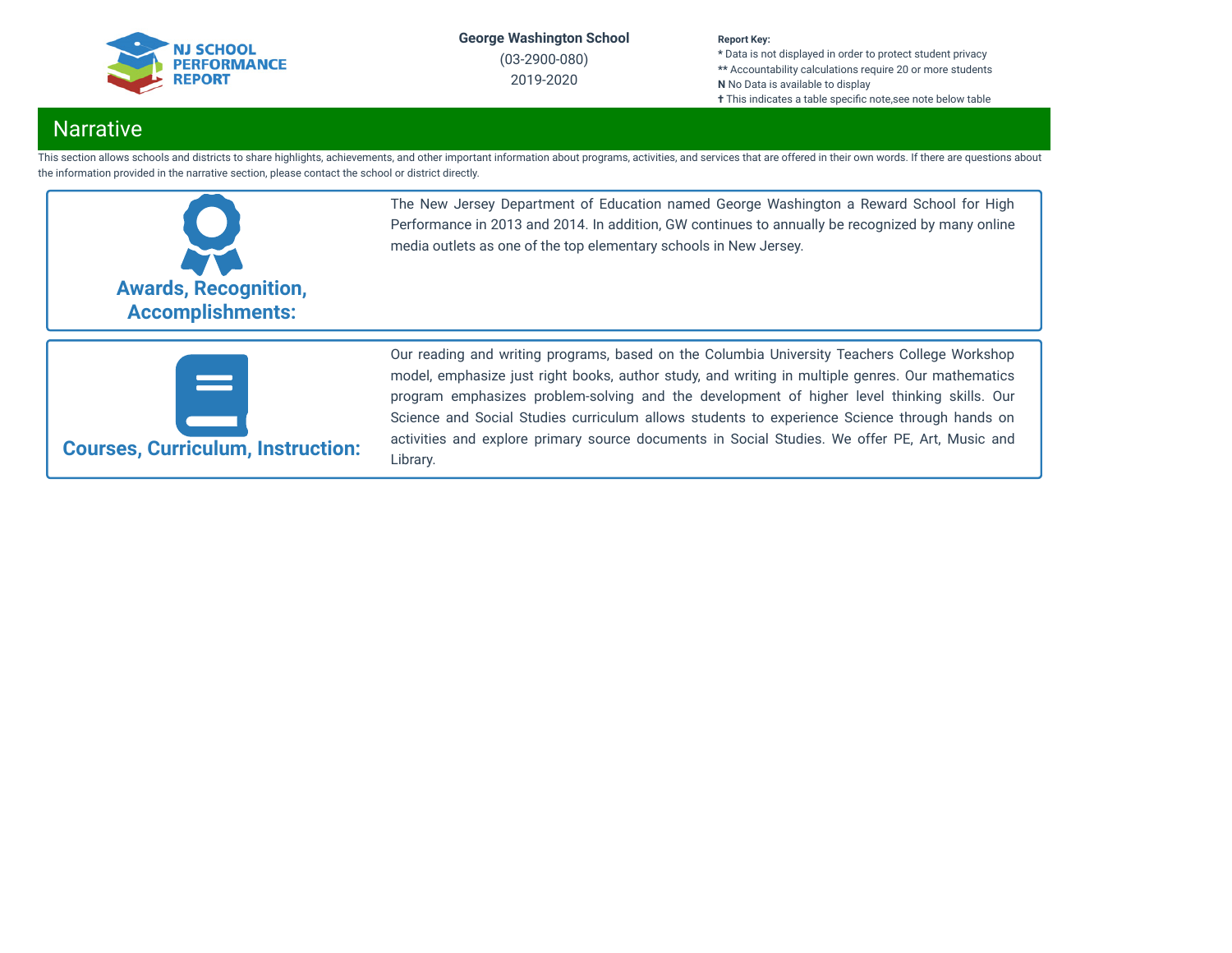

(03-2900-080) 2019-2020

#### **Report Key:**

**\*** Data is not displayed in order to protect student privacy **\*\*** Accountability calculations require 20 or more students **N** No Data is available to display **†** This indicates a table specific note, see note below table

# Narrative

This section allows schools and districts to share highlights, achievements, and other important information about programs, activities, and services that are offered in their own words. If there are questions about the information provided in the narrative section, please contact the school or district directly.



The Wyckoff YMCA run morning and after care programs in our schools. We also open our doors to scout groups run by Boy/Girl Scouts of America.

**Staff and Professional Learning:**

Mahwah is committed to providing professional development that improves teaching craft and student learning outcomes. We have professional development opportunities on varied topics and have started our teachers academies where teachers have a chance to lead professional development workshops. Teachers also participate in Professional Learning Communities. GW also has a peer program that promotes continual professional growth.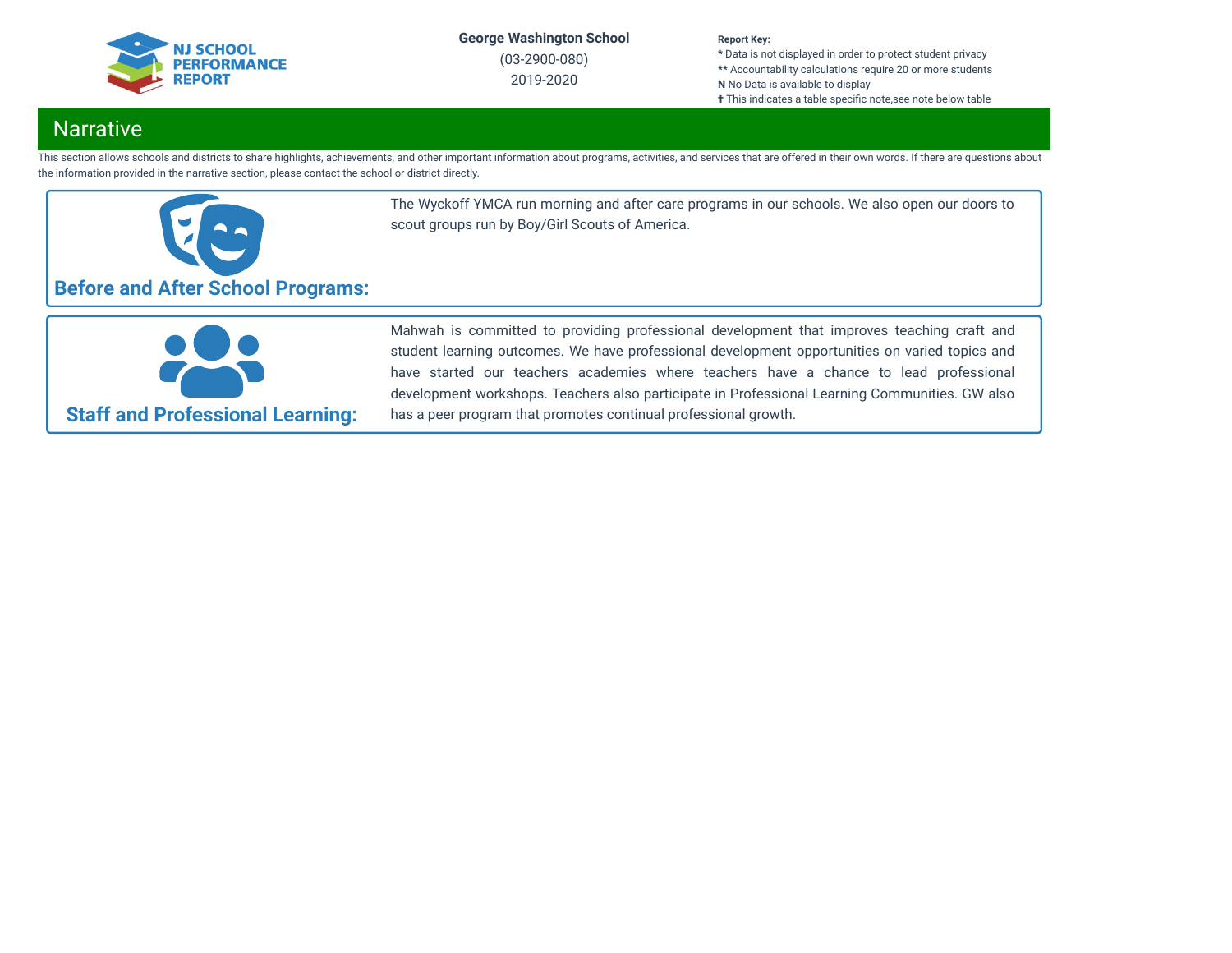

(03-2900-080) 2019-2020

#### **Report Key:**

**\*** Data is not displayed in order to protect student privacy **\*\*** Accountability calculations require 20 or more students **N** No Data is available to display **†** This indicates a table specific note, see note below table

# **Narrative**

This section allows schools and districts to share highlights, achievements, and other important information about programs, activities, and services that are offered in their own words. If there are questions about the information provided in the narrative section, please contact the school or district directly.



We have 5 day a week classes for ELL students. We offer general education, resource room, and self-contained settings through special education. Students are offered OT/PT, speech, and behavioral therapies if applicable. When needed, 504 and health plans are implemented for students. We offer support services in reading, math, and multi-sensory reading and have I&RS plans in place to assist general education students. All teachers are certified in the corresponding specialized area.



All students participate in two PE classes per week and have 30 minutes of recess per day. Our Health and fitness teacher implements a health curriculum focused on healthy eating and students learn how to keep themselves fit and strong. We offer food at lunchtime that is balanced and nutritious. Pomptonian food service supplies the food for our district and makes sure that the food offered complies with all state and government mandates.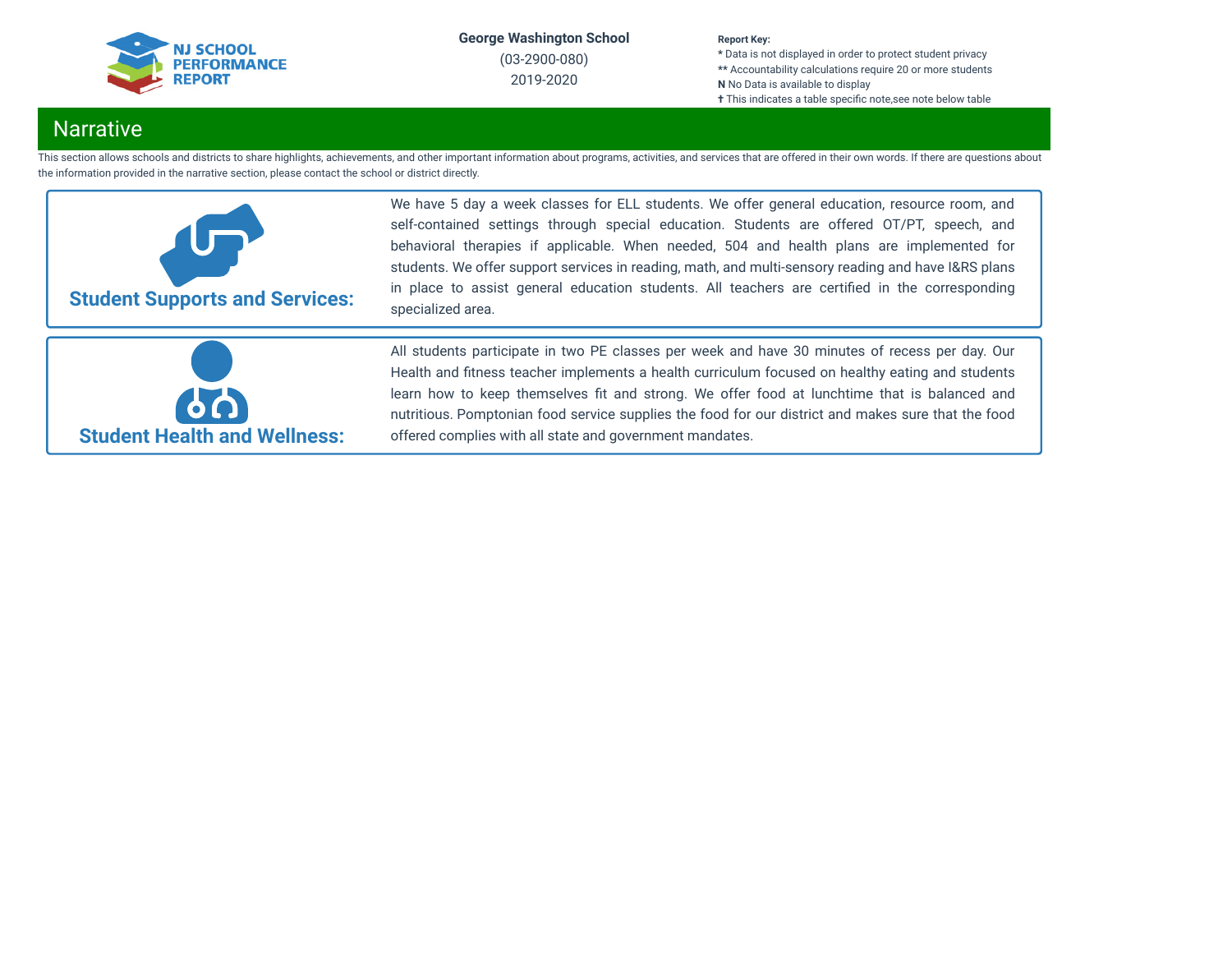

(03-2900-080) 2019-2020

#### **Report Key:**

**\*** Data is not displayed in order to protect student privacy **\*\*** Accountability calculations require 20 or more students **N** No Data is available to display **†** This indicates a table specific note, see note below table

# Narrative

This section allows schools and districts to share highlights, achievements, and other important information about programs, activities, and services that are offered in their own words. If there are questions about the information provided in the narrative section, please contact the school or district directly.



Parents are an integral part of GW. Our HSO has committees that sponsor numerous events to raise money for assemblies, field trips, Science Day, International Day, and Field Day all which provide school-wide enrichment. Our teachers seek grants to fund innovative curricular projects through the Mahwah Schools Foundation, a volunteer group of parents and community members who, supported by local businesses and fund-raising efforts, have donated over a million dollars to the Mahwah schools.



The original school was built in 1910. In 1996, an addition to the school brought the building to its current floor plan. Modifications to the grounds, building and classrooms are regularly made to ensure that the building is safe, comfortable, and meeting the needs of the school community.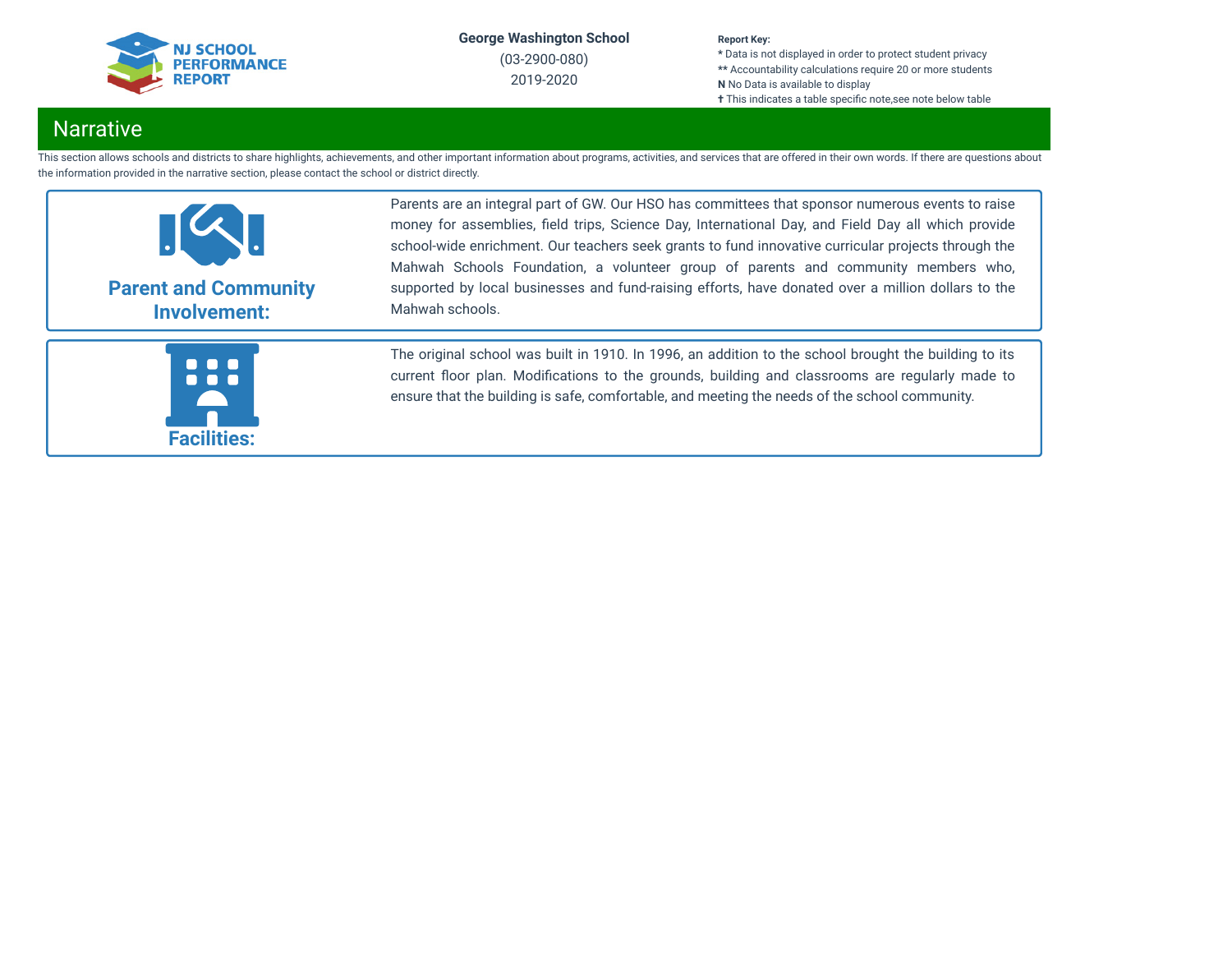

(03-2900-080) 2019-2020

#### **Report Key:**

**\*** Data is not displayed in order to protect student privacy **\*\*** Accountability calculations require 20 or more students **N** No Data is available to display **†** This indicates a table specific note, see note below table

# **Narrative**

This section allows schools and districts to share highlights, achievements, and other important information about programs, activities, and services that are offered in their own words. If there are questions about the information provided in the narrative section, please contact the school or district directly.



Two drills a month are held in the school and drills are reviewed throughout the year with the staff. A safety presentation is provided to all staff members in the beginning of the year by our Police Department and our school safety team meets twice a year to stay updated on the proper practices and procedures.



To adapt to COVID learning requirements, we implemented a daily morning meeting to build our community and support our character education program. Our homeroom teachers created work slide presentations that took students though all the subject areas with taped recorded mini-lessons daily in reading, writing, math and word study. Students across the district were also provided specials daily through pre-recorded videos and had the opportunity to participate in virtual assemblies provide by our HSO. Students used different online platforms and programs to enhance their learning and students were also given the opportunity to meet with our specialist if needed.